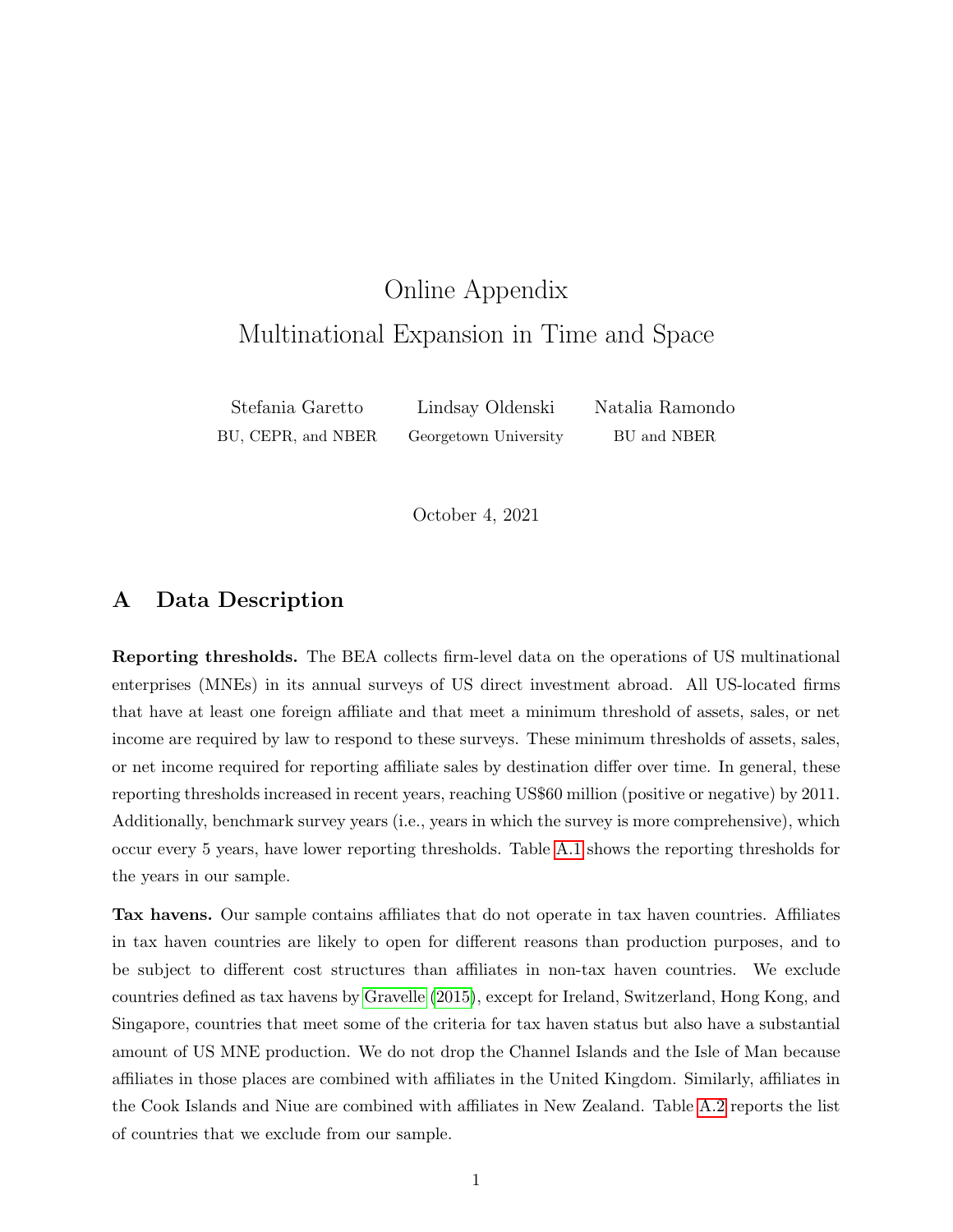<span id="page-1-0"></span>

| survey year | Minimum exemption levels  <br>(in US\$ millions) | survey year | Minimum exemption levels<br>(in US\$ millions) |
|-------------|--------------------------------------------------|-------------|------------------------------------------------|
| 1987-88     | 10                                               | 2000-03     | 30                                             |
| 1989        | 3                                                | 2004        | 25                                             |
| 1990 - 93   | 15                                               | 2005-07     | 40                                             |
| 1994        | 3                                                | 2008        | 60                                             |
| 1995-98     | 20                                               | 2009        | 25                                             |
| 1999        | 7                                                | 2010-11     | 60                                             |

Table A.1: BEA minimum survey exemptions levels.

<span id="page-1-1"></span>Note: Exemption levels are for majority-owned foreign affiliates. Benchmark survey years are in bold.

| Turks and Caicos<br>Aruba<br>Mauritius<br>Bermuda<br>Dominica<br>Samoa.<br>Gibraltar | Monaco<br>Belize<br><b>Barbados</b><br>Bahrain<br>Andorra<br>Montserrat<br>Tonga | Antigua and Barbuda<br>Maldives<br>Panama<br>Cayman Islands<br>Marshall Islands<br>Cyprus<br>St. Kitts and Nevis | US Virgin Islands<br>Bahamas<br>Seychelles<br>Macau<br>Grenada<br>Nauru<br>Malta |
|--------------------------------------------------------------------------------------|----------------------------------------------------------------------------------|------------------------------------------------------------------------------------------------------------------|----------------------------------------------------------------------------------|
| St Lucia                                                                             | Liechtenstein                                                                    |                                                                                                                  |                                                                                  |
|                                                                                      |                                                                                  |                                                                                                                  |                                                                                  |

Table A.2: Tax haven countries excluded from our sample.

Note: From [Gravelle](#page-24-0) [\(2015\)](#page-24-0).

Industry classification. Each foreign affiliate is assigned an industry classification based on its primary activity according to the BEA International Surveys Industry (ISI) system, which closely follows the 3-digit Standard Industrial Classification (SIC) system. The BEA uses 3-digit SICbased ISI codes for years prior to 1999. From 1999 onward, they use 4-digit NAICS-based ISI codes. For consistency, we convert the NAICS-based codes to 3-digit SIC-based ISI codes for the relevant years.

Unit of observation. According to the BEA definition, an affiliate is a business enterprise operating in a given host country; it thus can operate several plants in different locations within the host country. The BEA rules permit consolidated reporting for distinct plants located in the same country that operate in the same narrowly defined industry or otherwise are integral parts of the same business operation. We consolidate observations of enterprises belonging to the same parent company and operating in the same country and 3-digit industry. We group these enterprises' activities together and refer to them as a single affiliate.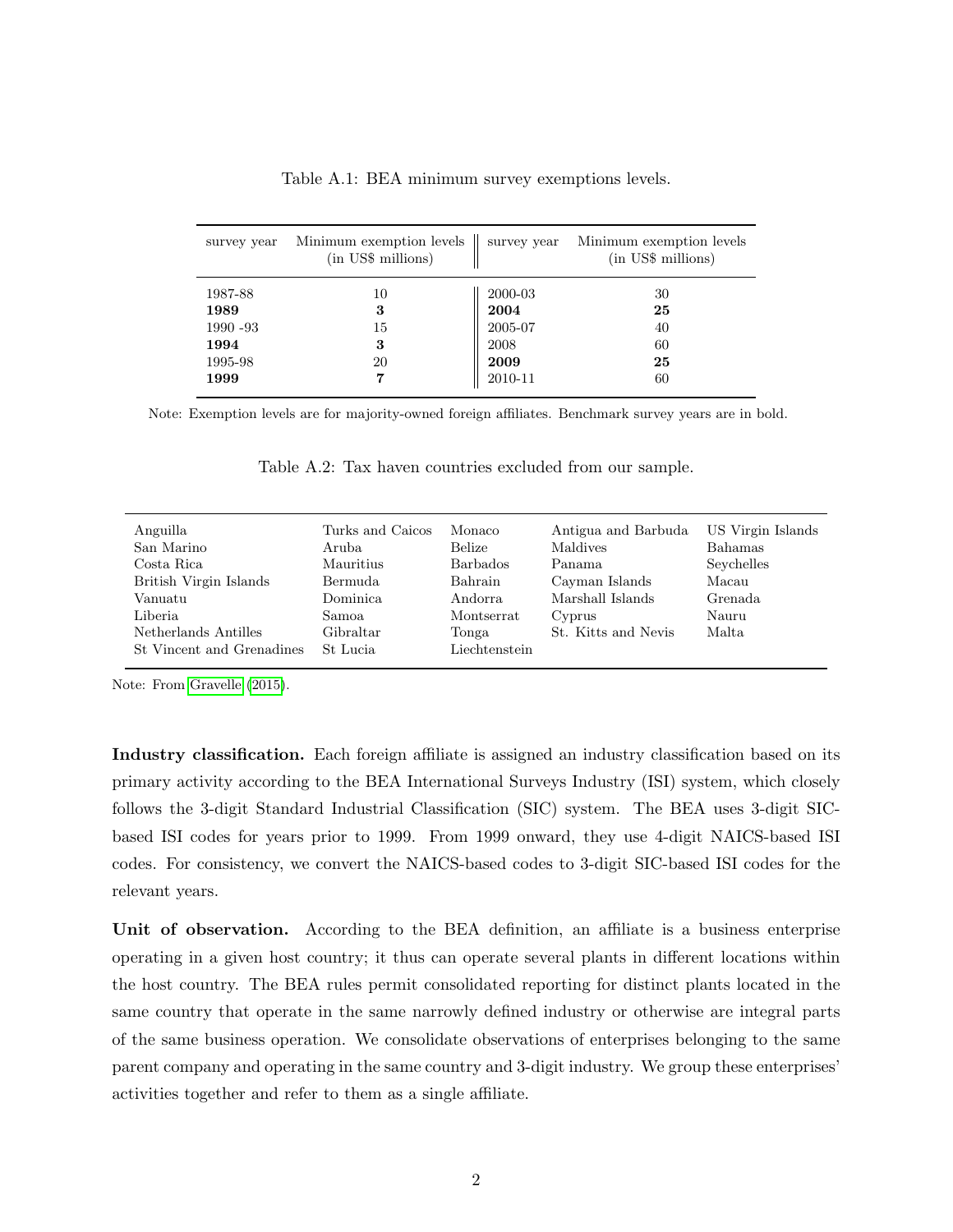| B<br><b>Additional Facts and Robustness</b> |  |
|---------------------------------------------|--|
|---------------------------------------------|--|

| Dependent variable | Share of total affiliate sales |                        |              |                        | Share of affiliates |                        |                   |                        |
|--------------------|--------------------------------|------------------------|--------------|------------------------|---------------------|------------------------|-------------------|------------------------|
|                    |                                | horizontal sales       | export sales |                        | horizontal sales    |                        | export sales      |                        |
|                    | $\left( 1\right)$              | $\left( 2\right)$      | (3)          | (4)                    | (5)                 | (6)                    | $\left( 7\right)$ | (8)                    |
| affiliate age      | $-0.002$                       | $-0.012***$            | $-0.005**$   | $0.005***$             | 0.00003             | $-0.001$               | $0.014***$        | $0.029***$             |
|                    | (0.002)                        | (0.001)                | (0.002)      | (0.001)                | (0.001)             | (0.0006)               | (0.003)           | (0.002)                |
| country-year fe    | yes                            | yes                    | yes          | yes                    | yes                 | yes                    | yes               | yes                    |
| industry fe        | yes                            | $\mathbf{n}\mathbf{o}$ | yes          | $\mathbf{n}\mathbf{o}$ | yes                 | $\mathbf{n}\mathbf{o}$ | yes               | $\mathbf{n}\mathbf{o}$ |
| affiliate fe       | no                             | yes                    | no           | yes                    | no                  | yes                    | no                | yes                    |
| Observations       | 36,135                         | 36,135                 | 25,958       | 25,958                 | 38,080              | 38,080                 | 38,080            | 38,080                 |
| R-squared          | 0.079                          | 0.013                  | 0.092        | 0.000                  | 0.042               | 0.0001                 | 0.081             | 0.036                  |

Table B.1: Affiliate sales and number of affiliates: horizontal vs export sales. OLS.

Note: Observations at the affiliate-year level, for new majority-owned affiliates that survive for at least ten consecutive years, in manufacturing. In columns (1)-(4), the dependent variable is horizontal (export) sales, as a share of total affiliate's sales, for affiliates with positive horizontal (export) sales; in columns (5)-(8), the dependent variable is the share of affiliates with positive horizontal (export) sales. Standard errors, clustered at the parent level, are in parenthesis. Levels of significance are denoted  $***p<sub>0.01</sub>, **p<sub>0.05</sub>, and *p<sub>0.1</sub>.$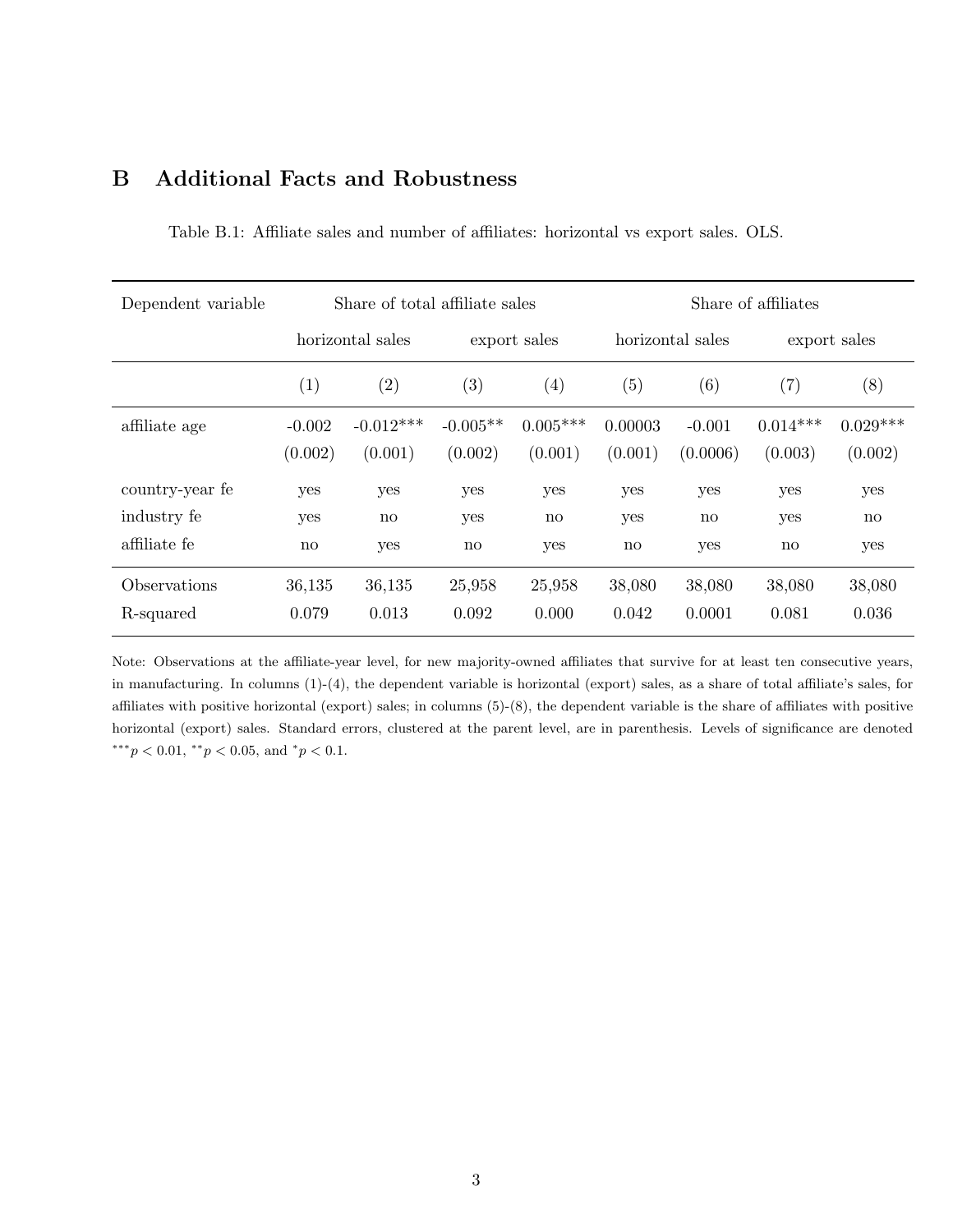|               | (a) Affiliate horizontal sales, as a share of parent sales | (b) Affiliate total sales, as a share of parent sales |              |  |  |
|---------------|------------------------------------------------------------|-------------------------------------------------------|--------------|--|--|
| $D(age = 2)$  | $-0.0013$                                                  | D(years to export entry $= -5$ )                      | $-0.0110$    |  |  |
|               | (0.0014)                                                   |                                                       | (0.0073)     |  |  |
| $D(age = 3)$  | $-0.0007$                                                  | D(years to export entry $= -4$ )                      | $-0.0201***$ |  |  |
|               | (0.0013)                                                   |                                                       | (0.0064)     |  |  |
| $D(age = 4)$  | 0.0011                                                     | D(years to export entry $= -3$ )                      | $-0.0162**$  |  |  |
|               | (0.0014)                                                   |                                                       | (0.0071)     |  |  |
| $D(age = 5)$  | 0.0012                                                     | D(years to export entry $= -2$ )                      | $-0.0129*$   |  |  |
|               | (0.0011)                                                   |                                                       | (0.0080)     |  |  |
| $D(age = 6)$  | $0.0012\,$                                                 | D(years to export entry $= -1$ )                      | $-0.0150**$  |  |  |
|               | (0.0011)                                                   |                                                       | (0.0067)     |  |  |
| $D(age = 7)$  | 0.0002                                                     | D(years to export entry $= 1$ )                       | $-0.0041$    |  |  |
|               | (0.0009)                                                   |                                                       | (0.0041)     |  |  |
| $D(age = 8)$  | 0.0002                                                     | D(years to export entry $= 2$ )                       | $-0.0049$    |  |  |
|               | (0.0008)                                                   |                                                       | (0.0070)     |  |  |
| $D(age = 9)$  | 0.0011                                                     | D(years to export entry $= 3$ )                       | 0.0054       |  |  |
|               | (0.0009)                                                   |                                                       | (0.00813)    |  |  |
| $D(age = 10)$ | 0.0022                                                     | D(years to export entry $= 4$ )                       | 0.0010       |  |  |
|               | (0.0014)                                                   |                                                       | (0.0075)     |  |  |
|               |                                                            | D(years to export entry $= 5$ )                       | 0.0019       |  |  |
|               |                                                            |                                                       | (0.0067)     |  |  |
| Observations  | 38,080                                                     |                                                       | 38,080       |  |  |
| R-squared     | 0.001                                                      |                                                       | 0.002        |  |  |

Table B.2: Affiliate sales relative to parent sales. OLS.

Note: Observations at the affiliate-year level, for new majority-owned affiliates that survive for at least ten consecutive years, in manufacturing. In panel (a), the dependent variable is the value of affiliate horizontal sales relative to the domestic sales of the US parent, for new affiliates. D(age = a) is a dummy variable that equals 1 if the affiliate's age = a. In panel (b), the dependent variable is affiliate total sales relative to the domestic sales of the US parent. D(years to export entry  $=$  t) is a dummy variable that equals 1 for affiliates that start exporting during our sample period in year t relative to when they begin exporting. Controls for t≥6 and t≤-6 are included but not reported here. Country-year and affiliate fixed effects included. Standard errors, clustered at the parent level, are in parentheses. Levels of significance are denoted \*\*\* $p < 0.01$ , \*\* $p < 0.05$ , and \* $p < 0.1$ .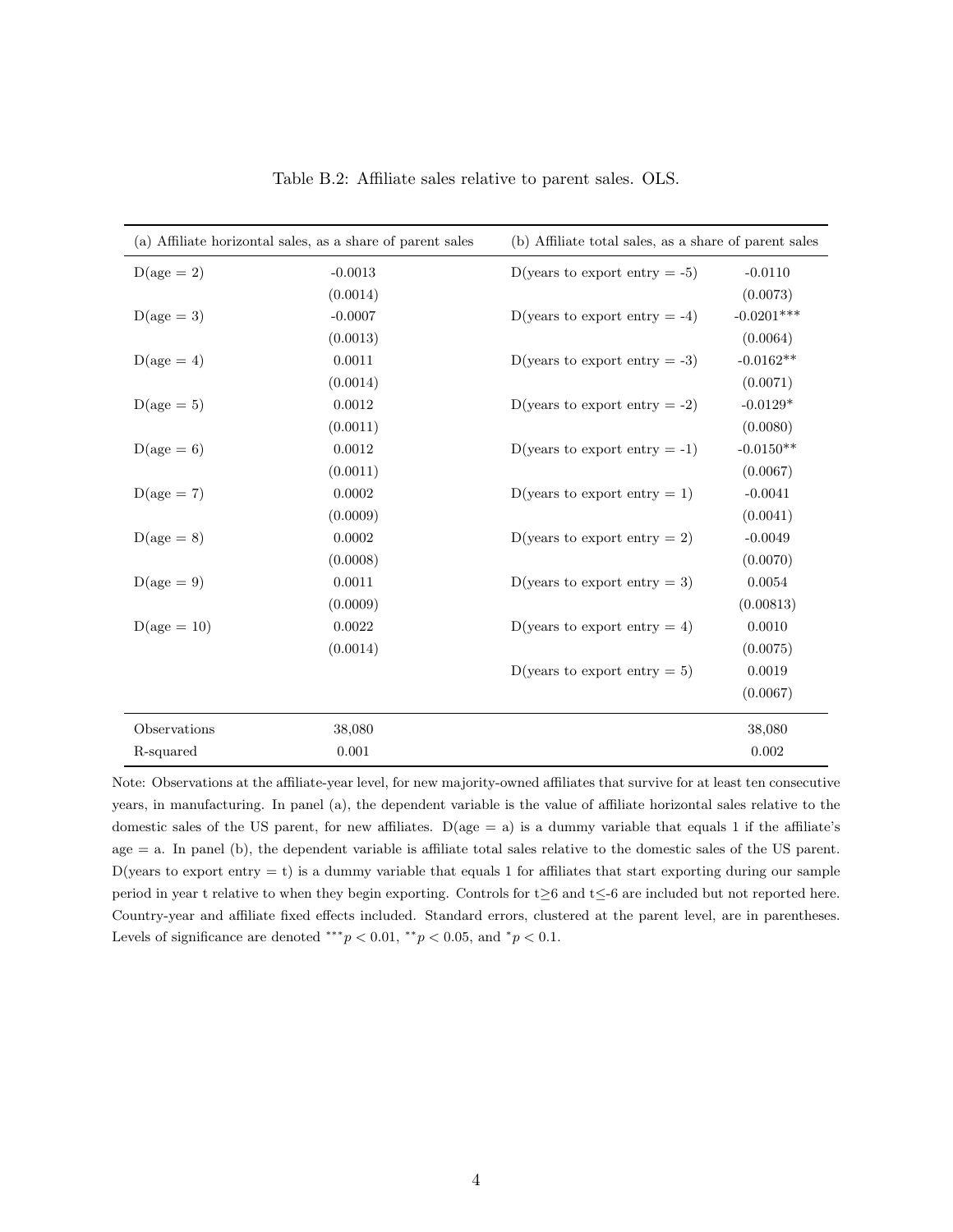| Dep var:     | Affiliate horizontal sales relative to US parent sales |                      |               |                   |                      |               |  |  |
|--------------|--------------------------------------------------------|----------------------|---------------|-------------------|----------------------|---------------|--|--|
|              | First affiliate                                        | Subsequent affiliate | GVC affiliate | Non-GVC affiliate | Greenfield affiliate | M&A affiliate |  |  |
|              | (1)                                                    | (2)                  | (3)           | (4)               | (5)                  | (6)           |  |  |
| $D(age=2)$   | $-0.0052$                                              | $-0.0005$            | $-0.0022$     | $-0.0006$         |                      |               |  |  |
|              | (0.0037)                                               | (0.0009)             | (0.0016)      | (0.0020)          |                      |               |  |  |
| $D(age=3)$   | $-0.0037$                                              | $-0.0008$            | $-0.0011$     | $-0.004$          | $-0.0177$            | 0.0019        |  |  |
|              | (0.0036)                                               | (0.001)              | (0.0013)      | (0.0043)          | (0.0216)             | (0.0051)      |  |  |
| $D(age=4)$   | $-0.0014$                                              | 0.0009               | 0.0011        | $-0.0043$         | $-0.0076$            | 0.0003        |  |  |
|              | (0.0037)                                               | (0.0007)             | (0.0012)      | (0.0046)          | (0.0096)             | (0.0041)      |  |  |
| $D(age=5)$   | $-0.0008$                                              | $0.0009*$            | 0.0004        | 0.0037            | $-0.0065$            | 0.0017        |  |  |
|              | (0.0026)                                               | (0.0005)             | (0.0012)      | (0.0034)          | (0.0074)             | (0.0034)      |  |  |
| $D(age=6)$   | 0.0003                                                 | 0.0002               | 0.0015        | $-0.0036$         | $-0.0072$            | 0.002         |  |  |
|              | (0.003)                                                | (0.0004)             | (0.0014)      | (0.0018)          | (0.0075)             | (0.0026)      |  |  |
| $D(age=7)$   | $-0.0025$                                              | 0.0003               | 0.0003        | $-0.0034$         | $-0.0069$            | 0.0025        |  |  |
|              | (0.0024)                                               | (0.0004)             | (0.001)       | (0.0014)          | (0.0074)             | (0.0024)      |  |  |
| $D(age=8)$   | $-0.0022$                                              | 0.0002               | 0.0006        | $-0.0047$         | $-0.0054$            | 0.0026        |  |  |
|              | (0.0024)                                               | (0.0004)             | (0.0009)      | (0.0025)          | (0.0065)             | (0.0022)      |  |  |
| $D(age=9)$   | $-0.0012$                                              | $0.0012*$            | 0.0013        | $-0.0042$         | $-0.0008$            | $0.0036*$     |  |  |
|              | (0.0019)                                               | (0.0007)             | (0.001)       | (0.0019)          | (0.0022)             | (0.0021)      |  |  |
| $D(age=10)$  | 0.002                                                  | 0.0011               | 0.0012        | 0.0056            | 0.0002               | 0.0029        |  |  |
|              | (0.003)                                                | (0.0008)             | (0.001)       | (0.0083)          | (0.0015)             | (0.0018)      |  |  |
| Observations | 17,360                                                 | 20,720               | 27,760        | 10,320            | 2,214                | 3,564         |  |  |
| $R^2$        | 0.0034                                                 | 0.0013               | 0.0022        | 0.0015            | 0.0116               | 0.0075        |  |  |

|  |  |  |  |  |  |  |  | Table B.3: Horizontal affiliate sales, relative to US parent sales, robustness. OLS. |  |
|--|--|--|--|--|--|--|--|--------------------------------------------------------------------------------------|--|
|--|--|--|--|--|--|--|--|--------------------------------------------------------------------------------------|--|

Note: Observations at the affiliate-year level, for new majority-owned affiliates that survive for at least ten consecutive years, in manufacturing. Dependent variable is the ratio of horizontal sales, relative to US parent sales. First affiliate refers to the first foreign affiliate opened by the parent, while subsequent affiliate refers to second or higher. GVC affiliate refers to affiliates with positive intra-firm trade, while non-GVC affiliate refers to affiliates with zero intra-firm trade. M&A affiliate refers to affiliates created through a merger or acquisition of an existing firm, while greenfield affiliate refers to a new firm. All specifications include affiliate and country-year fixed effects. Standard errors, clustered at the parent level, are in parenthesis. Levels of significance are denoted \*\*\* $p < 0.01$ , \*\* $p < 0.05$ , and  $p < 0.1$ .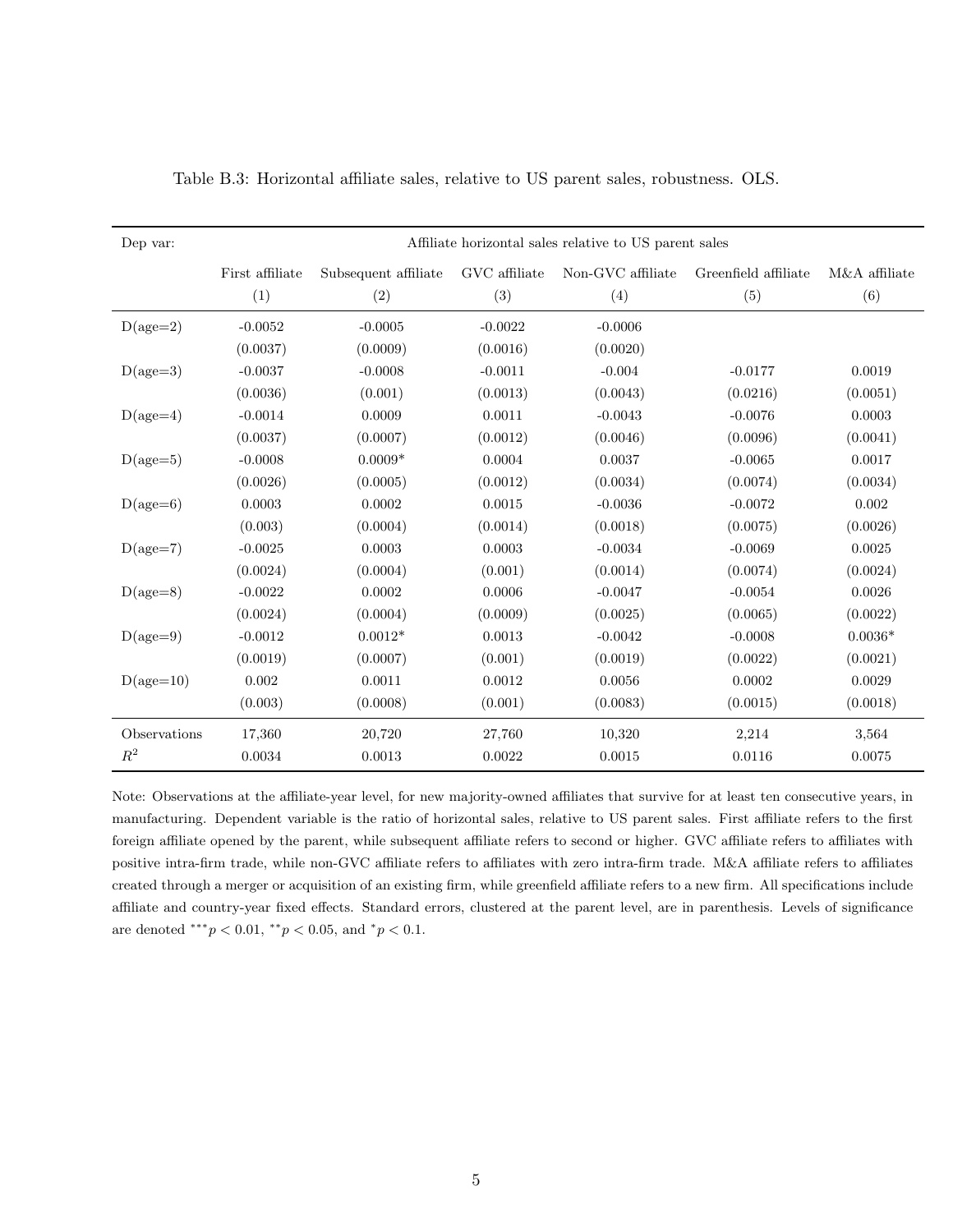|                | Unconditional | Continent | Border  | Language  | Income  | All     |
|----------------|---------------|-----------|---------|-----------|---------|---------|
| Canada         | 0.021         | 0.021     |         | 0.023     | 0.021   |         |
|                |               | (0.525)   |         | (0.000)   | (0.553) |         |
| United Kingdom | 0.025         | 0.027     | 0.030   | 0.026     | 0.026   | 0.030   |
|                |               | (0.000)   | (0.143) | (0.292)   | (0.008) | (0.143) |
| Germany        | 0.023         | 0.026     | 0.029   | 0.028     | 0.024   | 0.028   |
|                |               | (0.000)   | (0.000) | (0.010)   | (0.000) | (0.010) |
| Ireland        | 0.010         | 0.010     | 0.011   | 0.010     | 0.010   | 0.011   |
|                |               | (0.001)   | (0.010) | (0.000)   | (0.005) | (0.011) |
| China          | 0.027         | 0.037     | 0.050   | 0.048     | 0.051   | 0.057   |
|                |               | (0.000)   | (0.000) | (0.000)   | (0.000) | (0.000) |
| France         | 0.021         | 0.024     | 0.028   | 0.023     | 0.022   | 0.029   |
|                |               | (0.000)   | (0.000) | (0.018)   | (0.000) | (0.000) |
| <b>Brazil</b>  | 0.016         | 0.022     | 0.027   | 0.025     | 0.023   | 0.019   |
|                |               | (0.000)   | (0.000) | (0.063)   | (0.000) | (0.614) |
| Singapore      | 0.016         | 0.023     | 0.044   | $0.017\,$ | 0.016   | 0.045   |
|                |               | (0.000)   | (0.000) | (0.000)   | (0.300) | (0.000) |
| Mexico         | 0.024         | 0.029     | 0.028   | 0.034     | 0.031   | 0.024   |
|                |               | (0.000)   | (0.620) | (0.000)   | (0.000) | (0.961) |
| Japan          | 0.016         | 0.021     |         |           | 0.016   |         |
|                |               | (0.000)   | (0.000) | (0.000)   | (0.224) | (0.000) |

Table B.4: Unconditional and conditional probability of affiliate entry.

Note: Probabilities of affiliate entry into the top-ten most popular destinations of US MNEs. Conditional probabilities refer to the probability of observing an MNE opening an affiliate in a country given that the parent already has an affiliate in a "similar" country. Column 6 refers to similarity in all the dimensions listed in columns 2-5. The sample is restricted to parents with at least two affiliates worldwide. P-values from tests of equality of the conditional and unconditional probabilities are in parentheses. Conditional probabilities in bold are not significantly different from the relevant unconditional probability.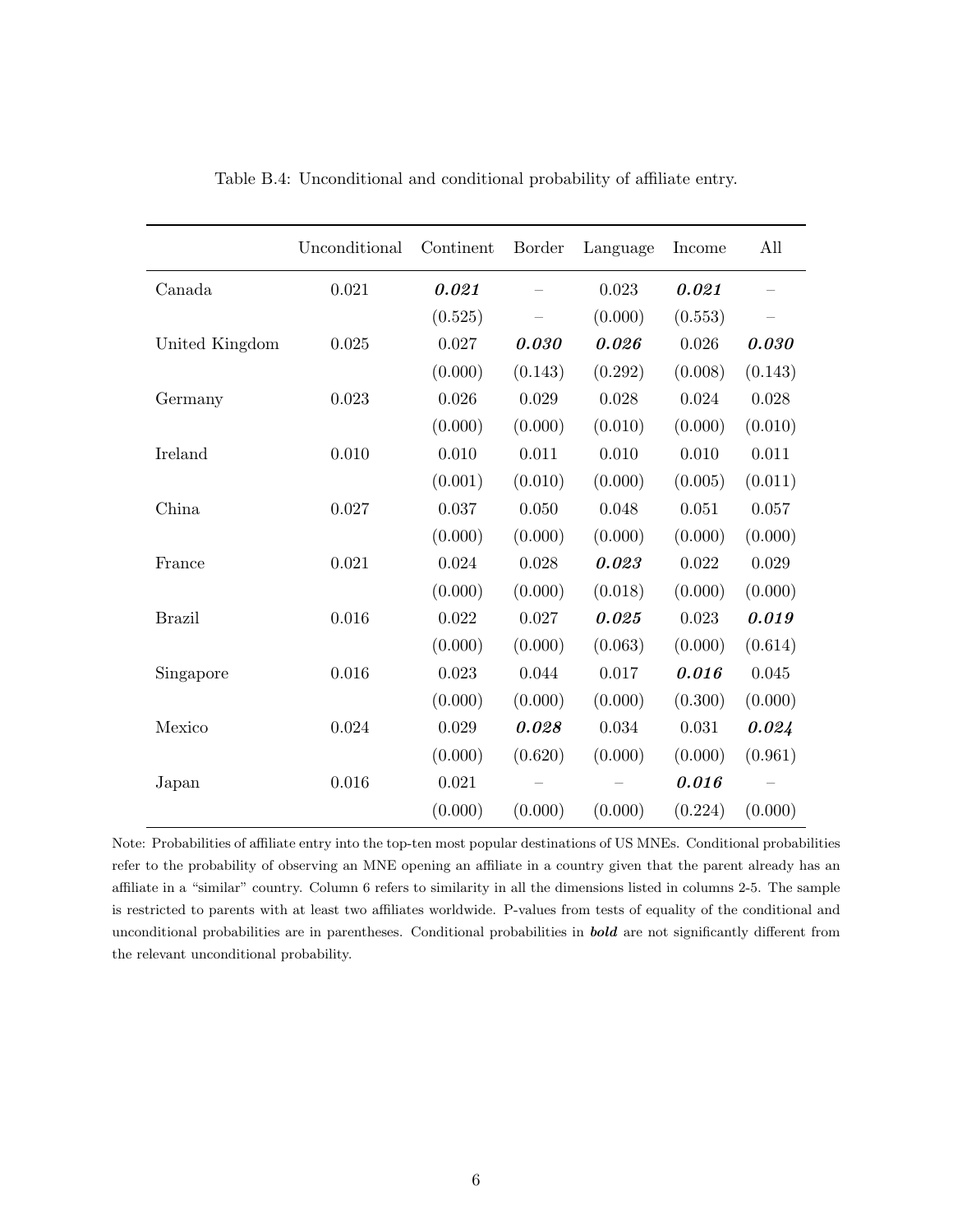|                | Unconditional | Continent             | Border             | Language | Income    | All     |  |  |
|----------------|---------------|-----------------------|--------------------|----------|-----------|---------|--|--|
|                |               | <b>GVC</b> Affiliates |                    |          |           |         |  |  |
| Canada         | 0.021         | 0.022                 |                    | 0.024    | 0.021     |         |  |  |
|                |               | (0.733)               |                    | (0.000)  | (0.360)   |         |  |  |
| United Kingdom | 0.026         | 0.028                 | 0.030              | 0.027    | 0.027     | 0.030   |  |  |
|                |               | (0.001)               | (0.204)            | (0.426)  | (0.008)   | (0.204) |  |  |
| Germany        | 0.024         | 0.026                 | 0.030              | 0.028    | 0.025     | 0.028   |  |  |
|                |               | (0.000)               | (0.000)            | (0.024)  | (0.000)   | (0.024) |  |  |
| Ireland        | 0.010         | 0.011                 | 0.012              | 0.011    | 0.010     | 0.012   |  |  |
|                |               | (0.003)               | (0.012)            | (0.001)  | (0.005)   | (0.012) |  |  |
| China          | 0.028         | 0.038                 | 0.051              | 0.049    | 0.052     | 0.057   |  |  |
|                |               | (0.000)               | (0.000)            | (0.000)  | (0.000)   | (0.000) |  |  |
| France         | 0.022         | 0.025                 | 0.029              | 0.024    | 0.023     | 0.029   |  |  |
|                |               | (0.000)               | (0.000)            | (0.059)  | (0.000)   | (0.000) |  |  |
| <b>Brazil</b>  | 0.017         | 0.022                 | 0.027              | 0.025    | 0.024     | 0.019   |  |  |
|                |               | (0.000)               | (0.000)            | (0.070)  | (0.000)   | (0.713) |  |  |
| Singapore      | 0.017         | 0.024                 | 0.045              | 0.018    | 0.017     | 0.046   |  |  |
|                |               | (0.000)               | (0.000)            | (0.000)  | (0.292)   | (0.000) |  |  |
| Mexico         | 0.025         | 0.030                 | 0.028              | 0.034    | 0.031     | 0.024   |  |  |
|                |               | (0.000)               | (0.699)            | (0.000)  | (0.000)   | (0.936) |  |  |
| Japan          | 0.016         | 0.022                 |                    |          | 0.017     |         |  |  |
|                |               | (0.000)               |                    |          | (0.092)   |         |  |  |
|                |               |                       | Non-GVC Affiliates |          |           |         |  |  |
| Canada         | 0.009         | 0.014                 |                    | 0.012    | 0.0073    |         |  |  |
|                |               | (0.483)               |                    | (0.002)  | (0.233)   |         |  |  |
| United Kingdom | 0.009         | 0.011                 |                    | 0.008    | 0.0091    |         |  |  |
|                |               | (0.516)               |                    | (0.668)  | (0.830)   |         |  |  |
| Germany        | 0.010         | 0.011                 | 0.014              | 0.017    | 0.0096    | 0.0165  |  |  |
|                |               | (0.687)               | (0.308)            | (0.552)  | (0.552)   | (0.552) |  |  |
| Ireland        |               |                       |                    |          |           |         |  |  |
| China          | 0.006         | 0.007                 | 0.007              | 0.010    | 0.0217    |         |  |  |
|                |               | (0.656)               | (0.795)            | (0.444)  | (0.249)   |         |  |  |
| France         | 0.006         | 0.007                 | 0.014              | 0.009    | 0.006     | 0.0238  |  |  |
|                |               | (0.015)               | (0.014)            | (0.248)  | (0.023)   | (0.069) |  |  |
| <b>Brazil</b>  | $0.005\,$     | $0.007\,$             | $0.033\,$          |          | $0.007\,$ |         |  |  |
|                |               | (0.521)               | (0.192)            |          | (0.547)   |         |  |  |
| Singapore      |               |                       |                    |          |           |         |  |  |
| Mexico         | $0.006\,$     | $0.010\,$             |                    | 0.024    | 0.0210    |         |  |  |
|                |               | (0.176)               |                    | (0.131)  | (0.143)   |         |  |  |
| Japan          | $\,0.005\,$   |                       |                    |          | 0.0038    |         |  |  |
|                |               |                       |                    |          | (0.386)   |         |  |  |
|                |               |                       |                    |          |           |         |  |  |

Table B.5: Unconditional and conditional probability of affiliate entry, GVC vs non-GVC affiliates.

Note: Probabilities of affiliates entry. Conditional probabilities refer to the probability of observing an MNE opening an affiliate in a country given that the parent already has an affiliate in a "similar" country. Column 6 refers to similarity in all the dimensions listed in columns 2-5. Sample is restricted to parents with at least two affiliates worldwide. "GVC affiliates" are affiliates with positive intra-firm trade flows, while "non-GVC affiliates" are affiliates with zero intra-firm trade flows. Results for non-GVC affiliates in Ireland and Singapore are not shown for confidentiality reasons. Conditional probabilities in bold are not significantly different from the relevant unconditional probability.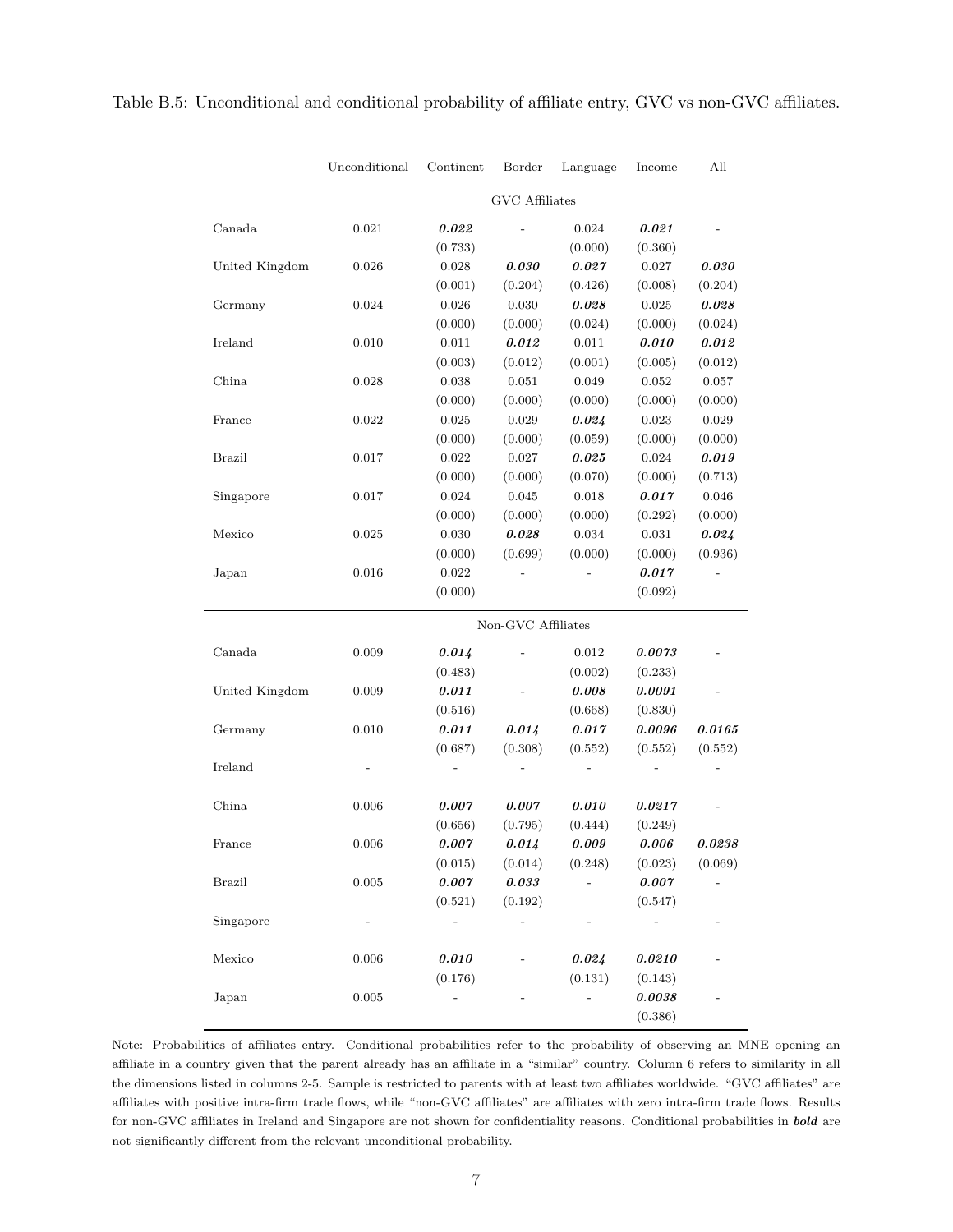|                       | (1)         | (2)          | (3)         | (4)         | (5)         | (6)         | (7)           | (8)         |
|-----------------------|-------------|--------------|-------------|-------------|-------------|-------------|---------------|-------------|
| log(GDP)              | $0.0322***$ |              |             |             |             |             | $0.0271***$   | $0.0143***$ |
|                       | (0.0035)    |              |             |             |             |             | (0.0035)      | (0.0035)    |
| log(distance)         |             | $-0.0593***$ |             |             |             |             | $-0.0476$ *** | $-.0450***$ |
|                       |             | (0.0044)     |             |             |             |             | (0.0072)      | (0.0071)    |
| log(horizontal sales) |             |              | $0.0332***$ |             |             |             |               | $0.0276***$ |
|                       |             |              | (0.0022)    |             |             |             |               | (0.0022)    |
| common continent      |             |              |             | $0.1018***$ |             |             | $-0.0083$     | $-0.0103$   |
|                       |             |              |             | (0.0119)    |             |             | (0.0193)      | (0.0192)    |
| common language       |             |              |             |             | $0.0706***$ |             | $0.0520***$   | $0.0418***$ |
|                       |             |              |             |             | (0.007)     |             | (0.0072)      | (0.0072)    |
| common income group   |             |              |             |             |             | $0.0830***$ | $0.0336***$   | $0.0299***$ |
|                       |             |              |             |             |             | (0.0083)    | (0.0087)      | (0.0086)    |
| Observations          | 132,493     | 132,493      | 132,493     | 132,493     | 132,493     | 132,493     | 132,493       | 132,493     |
| R-squared             | 0.0964      | 0.1022       | 0.0895      | 0.0975      | 0.0961      | 0.0932      | 0.1112        | 0.1135      |

Table B.6: Gravity in affiliate opening. OLS.

Note: Dependent variable  $= 1$  for the first affiliate of an MNE, and 0 for subsequent affiliates. *common income group*  $= 1$  if the affiliate's host country is in the same World Bank income group as the US. All specifications include parent and year fixed effects. Standard errors in parentheses. Levels of significance are denoted \*\*\* $p < 0.01$ , \*\* $p < 0.05$ , and \* $p < 0.1$ .

|  |  |  |  | Table B.7: Evidence on Hysteresis. |  |
|--|--|--|--|------------------------------------|--|
|--|--|--|--|------------------------------------|--|

|               |        | Table B.7.1. Persistence in Affiliate Operations |        |        | Table B.7.2. Parent Size at Affiliate Entry and Exit                                                                             |             |
|---------------|--------|--------------------------------------------------|--------|--------|----------------------------------------------------------------------------------------------------------------------------------|-------------|
|               |        |                                                  |        |        | $N_{j,t}^a/N_{j,t-1}^a$ $N_{j,t}^{\sim a}/N_{j,t-1}^{\sim a}$ $N_{j,t}^h/N_{j,t-1}^h$ $N_{i,t}^e/N_{j,t-1}^e$ Transition dummies | Coefficient |
| Canada        | 0.9997 | 1.0116                                           | 0.9879 | 1.0152 | Entry                                                                                                                            | 0.0074      |
| UK            | 1.0114 | 1.002                                            | 1.0471 | 1.0240 |                                                                                                                                  | (0.0048)    |
| Germany       | 1.0184 | 1.0008                                           | 1.0892 | 1.0252 | Exit                                                                                                                             | $-0.0216$   |
| France        | 1.0236 | 0.9998                                           | 1.0679 | 1.0319 |                                                                                                                                  | (0.0062)    |
| Japan         | 1.0385 | 1.0014                                           | 1.0354 | 1.0692 |                                                                                                                                  |             |
| Mexico        | 1.0341 | 0.9967                                           | 1.0086 | 1.0629 |                                                                                                                                  |             |
| Ireland       | 1.0201 | 1.0041                                           | 1.0912 | 1.0252 |                                                                                                                                  |             |
| <b>Brazil</b> | 1.0267 | 1.0016                                           | 1.0328 | 1.0424 |                                                                                                                                  |             |
| Singapore     | 1.0608 | 0.9996                                           | 1.2417 | 1.0705 |                                                                                                                                  |             |
| China         | 1.2239 | 0.984                                            | 1.1995 | 1.2804 |                                                                                                                                  |             |
| Average       | 1.0457 | 1.0002                                           | 1.0801 | 1.0647 |                                                                                                                                  |             |

Notes: Table B.7.1:  $N_{j,t}^a$  ( $N_{j,t}^{\sim a}$ ) denotes the number of MNEs that have (do not have) an affiliate in country j in year t.  $N_{j,t}^h$  ( $N_{j,t}^e$ ) denotes the number of MNEs that have a horizontal (exporting) affiliate in country j in year t. Averaged over all years. Table B.7.2: OLS coefficients from regressing ln(parent domestic sales) on affiliate entry and exit dummies. Year and affiliate fixed effects included. Robust standard errors.  $N = 111,802$ . Coefficients on entry and exit are significantly different from each other at the 0.0005% confidence level.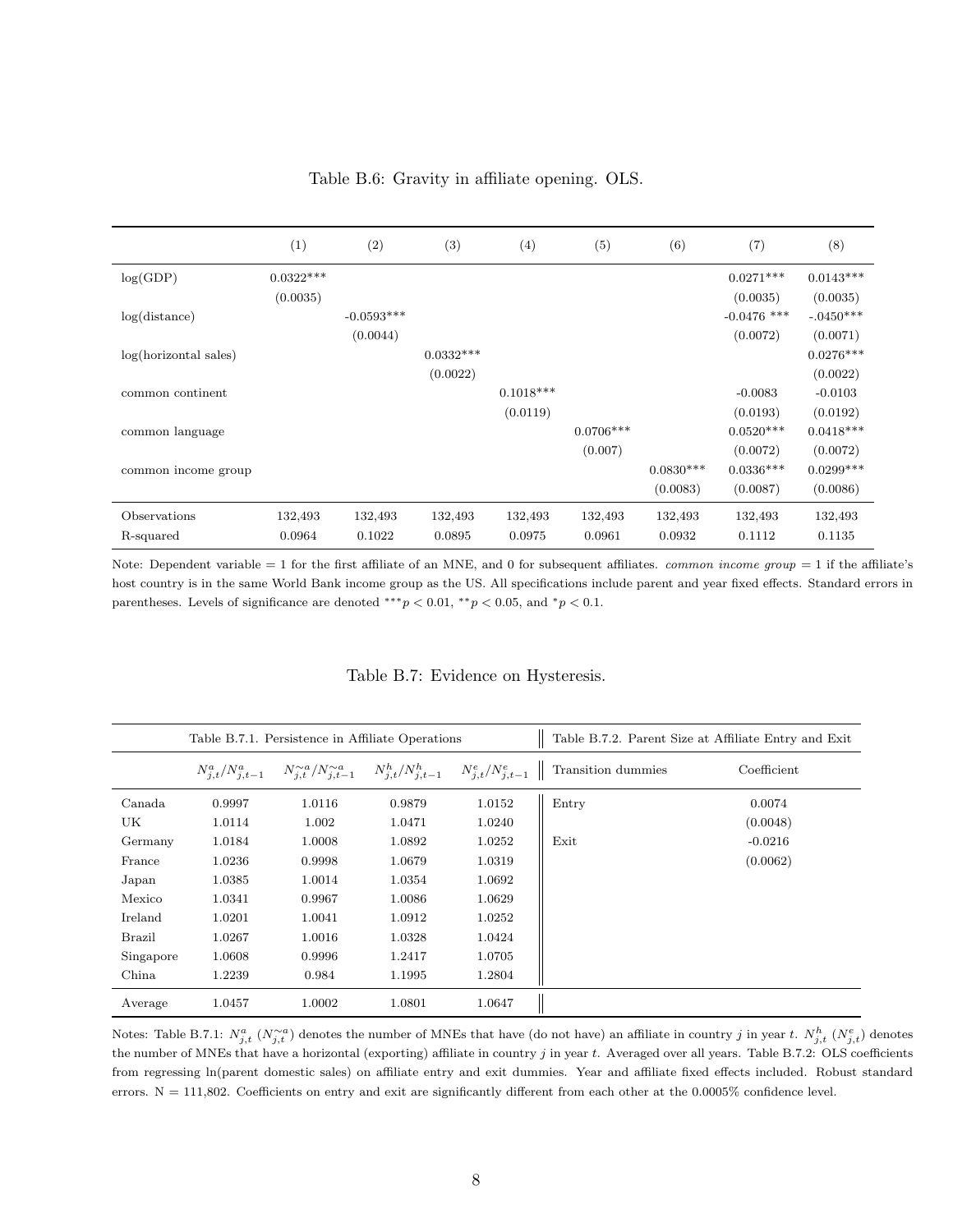| Dependent variable            | log of horizontal affiliate sales |      |      |      |  |  |
|-------------------------------|-----------------------------------|------|------|------|--|--|
| Country-industry fixed effect | yes                               | yes  | yes  | yes  |  |  |
| US GDP                        | yes                               | yes  | yes  | yes  |  |  |
| Host country GDP              | yes                               | yes  | yes  | yes  |  |  |
| Parent fixed effect.          | no                                | yes  | yes  | no   |  |  |
| Parent sales                  | no                                | no   | yes  | yes  |  |  |
| Affiliate fixed effect        | no                                | no   | no   | yes  |  |  |
| Adjusted R-squared            | 0.24                              | 0.27 | 0.29 | 0.79 |  |  |

Table B.8: MNE shock structure. OLS.

Notes: Sample of affiliates born during the sample period. Number of observations: 153,773.

## C Model Solution

#### C.1 Dynamic firm problem

The compound option structure of the model implies that it can be solved backwards. We start from the problem of a firm that already has an affiliate in country  $j$  and has to decide whether to export to any country  $k \neq j$ . Once this problem is solved, the value of an affiliate in j is determined. Then we can solve the problem of a firm that has to decide whether to open an affiliate in each country j. For each step of the solution, we follow the method outlined in [Dixit and Pindyck](#page-24-1) [\(1994\)](#page-24-1).

To solve the affiliate export problem, we start by solving for the value functions  $V_{jk}^o(z, X, \mathbf{Q})$  and  $V_{jk}^e(z, X, \mathbf{Q})$  in their continuation region. Writing the Bellman equation in [\(13\)](#page-0-0) in the continuation region, taking the limit as  $\Delta t \to 0$ , and applying Ito's Lemma, yields the no-arbitrage condition

$$
\rho V_{jk}^o(z, Y_k) = \tilde{\mu}_k Y_k V_{jk}^o(z, Y_k) + \frac{\tilde{\sigma}_k^2}{2} Y_k^2 V_{jk}^{\prime o}(z, Y_k), \tag{C.1}
$$

where the option value of exporting to k only depends on the realization of the composite shock  $Y_k$ . Guessing a solution for the value function and applying the method of undetermined coefficients, the value of the option of exporting to country k for an affiliate in country j has general solution given by

$$
V_{jk}^{o}(z, Y_{k}) = A_{jk}^{o}(z)Y_{k}^{\alpha_{k}} + B_{jk}^{o}(z)Y_{k}^{\beta_{k}},
$$
\n(C.2)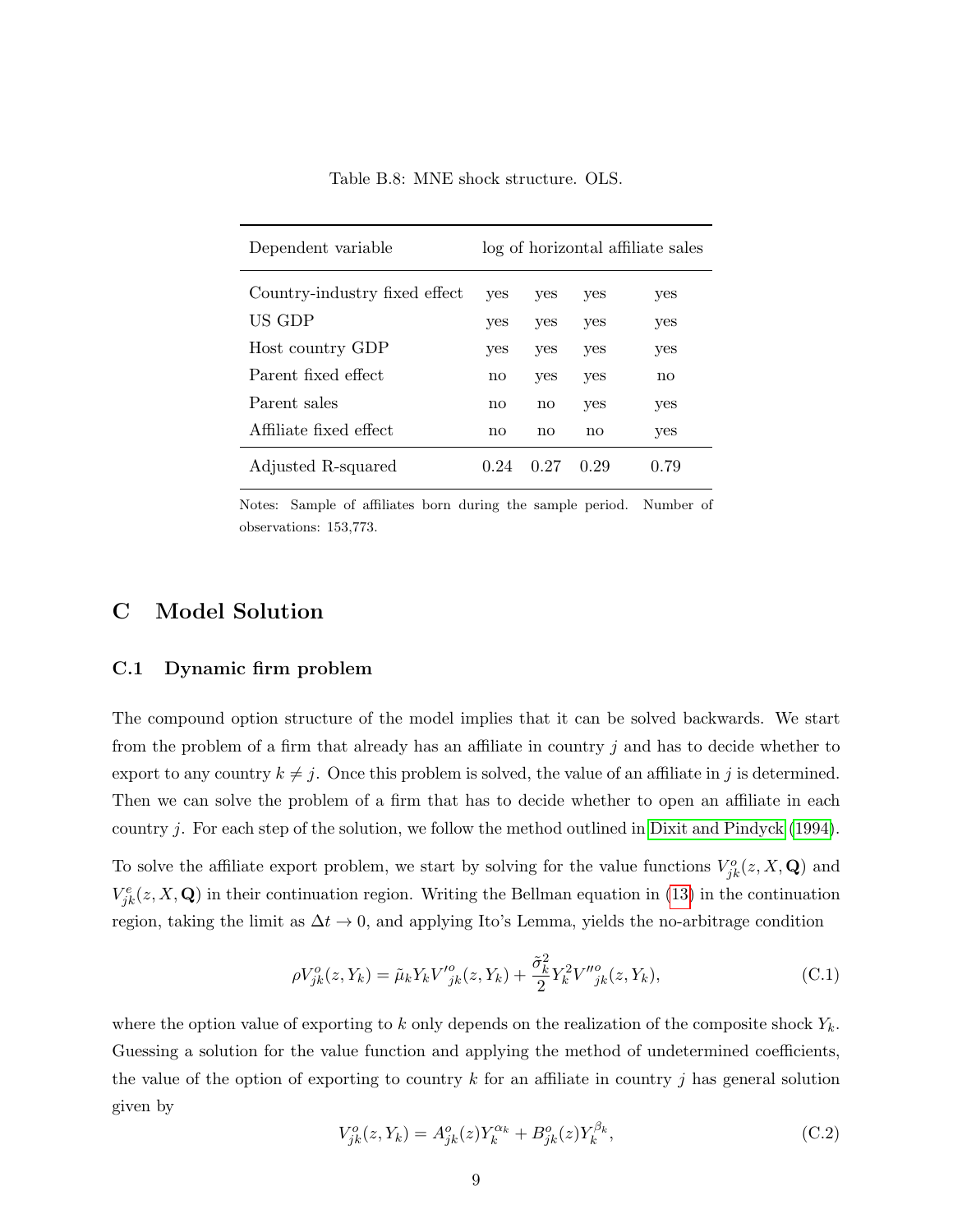where  $\alpha_k < 0$  and  $\beta_k > 1$  are the roots of  $\frac{1}{2}\tilde{\sigma}_k^2 \xi^2 + \left(\tilde{\mu}_k - \frac{\tilde{\sigma}_k^2}{2}\right)\xi - \rho = 0$ . As  $Y_k \to 0$ , the option of exporting becomes worthless, so it must be that  $A_{jk}^o(z) = 0$ . Conversely, the option of exporting becomes more attractive as  $Y_k$  increases, so it must be that  $B_{jk}^o(z) > 0$ .

Similarly, writing the Bellman equation in [\(14\)](#page-11-0) in the continuation region, taking the limit as  $\Delta t \rightarrow 0$ , and applying Ito's Lemma, yields the no-arbitrage condition

$$
\rho V_{jk}^e(z, Y_k) = \pi_{jk}(z, Y_k) - f_{jk}^e + \tilde{\mu}_k V_{jk}^e(z, Y_k) + \frac{\tilde{\sigma}_k^2}{2} Y_k^2 V_{jk}^{\prime\prime e}(z, Y_k). \tag{C.3}
$$

The value of the option of exporting to country k for an affiliate in country j has general solution given by

$$
V_{jk}^{e}(z, Y_{k}) = A_{jk}^{e}(z)Y_{k}^{\alpha_{k}} + B_{jk}^{e}(z)Y_{k}^{\beta_{k}} + \frac{\pi_{jk}(z, Y_{k})}{\rho - \tilde{\mu}_{k}} - \frac{f_{jk}^{e}}{\rho}.
$$
 (C.4)

Notice that, as  $Y_k \to 0$ , there is value from the possibility of endogenously stopping to export, so it must be that  $A_{jk}^e(z) > 0$ . Also, as  $Y_k$  increases, the value of exports converges to the discounted profit flow (i.e., there is no further expansion option), so it must be that  $B_{jk}^e(z) = 0$ .

To completely solve the affiliate export problem, we need to solve for the policy functions, which are thresholds for the realizations of the composite shock that induce the affiliate to start and stop exporting. For each country pair  $(j, k)$  and for each firm with productivity z, the parameters  $B_{jk}^o(z) > 0$ ,  $A_{jk}^e(z) > 0$ , and the export entry and exit thresholds, denoted by  $Y_{jk}^{OE}$  and  $Y_{jk}^{EO}$ , respectively, can be recovered from the following system of value-matching conditions,

<span id="page-9-0"></span>
$$
V_{jk}^{o}(z, Y_{jk}^{OE}) = V_{jk}^{e}(z, Y_{jk}^{OE}) - F_{jk}^{e} \text{ and } V_{jk}^{o}(z, Y_{jk}^{EO}) = V_{jk}^{e}(z, Y_{jk}^{EO}),
$$
 (C.5)

and smooth-pasting conditions,

<span id="page-9-1"></span>
$$
V_{jk}^{\prime o}(z, Y_{jk}^{OE}) = V_{jk}^{\prime e}(z, Y_{jk}^{OE}) \text{ and } V_{jk}^{\prime o}(z, Y_{jk}^{EO}) = V_{jk}^{\prime e}(z, Y_{jk}^{EO}),
$$
 (C.6)

where  $V'(\cdot)$  denotes the derivative of a value function with respect to the composite shock.

The solution method delivering the value functions related to affiliate exports and corresponding entry and exit thresholds is identical for the value functions and entry and exit thresholds associated with US exports.

To determine the value of an affiliate in j, we still need to solve for the value of horizontal sales. Writing the Bellman equation in [\(12\)](#page-11-1) in the continuation region, taking the limit as  $\Delta t \to 0$ , and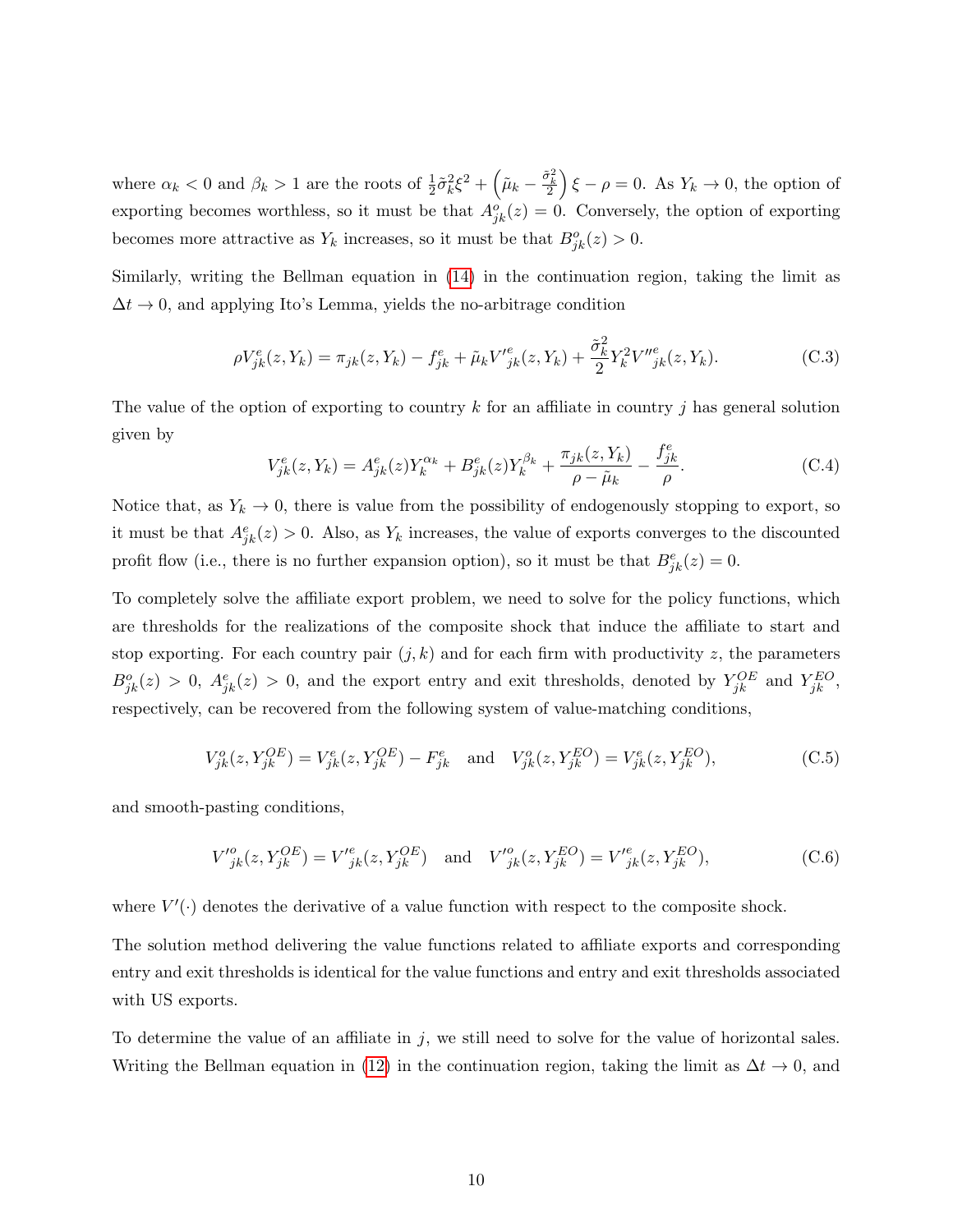applying Ito's Lemma:

$$
\rho V_j^h(z, Y_j) = \pi_{jj}(z, Y_j) - f_j^h + \tilde{\mu}_j Y_j V_j^h(z, Y_j) + \frac{\tilde{\sigma}_k^2}{2} Y_j^2 V_j^h(z, Y_j). \tag{C.7}
$$

The value of horizontal sales for an affiliate in country  $j$  has general solution given by

$$
V_j^h(z, Y_j) = A_j^h(z)Y_j^{\alpha_j} + B_j^h(z)Y_j^{\beta_j} + \frac{\pi_{jj}(z, Y_j)}{\rho - \tilde{\mu}_j} - \frac{f_j^h}{\rho}.
$$
 (C.8)

Notice that, as  $Y_j \to 0$ , there is value from the possibility of shutting down the affiliate, so it must be that  $A_j^h(z) > 0$ . As  $Y_j$  increases, the value of horizontal sales converges to the discounted profit flow, so it must be that  $B_j^h(z) = 0$ .

The value of an affiliate in country j,  $V_j^a(z, Y)$  is completely characterized up to the option value parameter  $A_j^h(z)$ :

$$
V_j^a(z, \mathbf{Y}) = A_j^h(z) Y_j^{\alpha_j} + \frac{\pi_{jj}(z, Y_j)}{\rho - \tilde{\mu}_j} - \frac{f_j^h}{\rho} + \sum_{k \in \mathcal{A}_j(z)} \left[ \frac{\pi_{jk}(z, Y_k)}{\rho - \tilde{\mu}_k} - \frac{f_{jk}^e}{\rho} + A_{jk}^e(z) Y_k^{\alpha_k} \right] + \sum_{k \notin \mathcal{A}_j(z)} \left[ B_{jk}^o(z) Y_k^{\beta_k} \right],
$$
\n(C.9)

where  $A_i(z)$  denotes the set of export markets in which an affiliate of a firm with productivity z located in country j exports.

To solve the affiliate opening problem, we still need to solve for the option value of opening an affiliate, and for the policy functions. Writing the Bellman equation in [\(11\)](#page-10-0) in the continuation region, taking the limit for  $\Delta t \to 0$ , and applying Ito's Lemma:

$$
\rho V_j^o(z, Y_j) = \tilde{\mu}_j Y_j V_j^o(z, Y_j) + \frac{\tilde{\sigma}_j^2}{2} Y_j^2 V_j^o(z, Y_j). \tag{C.10}
$$

Hence the value of the option of opening an affiliate in country  $j$  has general solution given by

<span id="page-10-0"></span>
$$
V_j^o(z, Y_j) = A_j^o(z) Y_j^{\alpha_j} + B_j^o(z) Y_j^{\beta_j}.
$$
\n(C.11)

As  $Y_j \to 0$ , the option of opening an affiliate becomes worthless, so it must be that  $A_j^o(z) = 0$ . Conversely, the option of opening an affiliate becomes more attractive as  $Y_j$  increases, so it must be that  $B_j^o(z) > 0$ .

Let  $Y_j^{OH}$  and  $Y_j^{HO}$  denote the thresholds for the realization of the composite shock that induce a firm to open or shut down an affiliate in country  $j$ , respectively. The value-matching and smoothpasting conditions that deliver the parameters  $A_j^h(z)$ ,  $B_j^o(z)$ , and the policy functions  $Y_j^{OH}$  and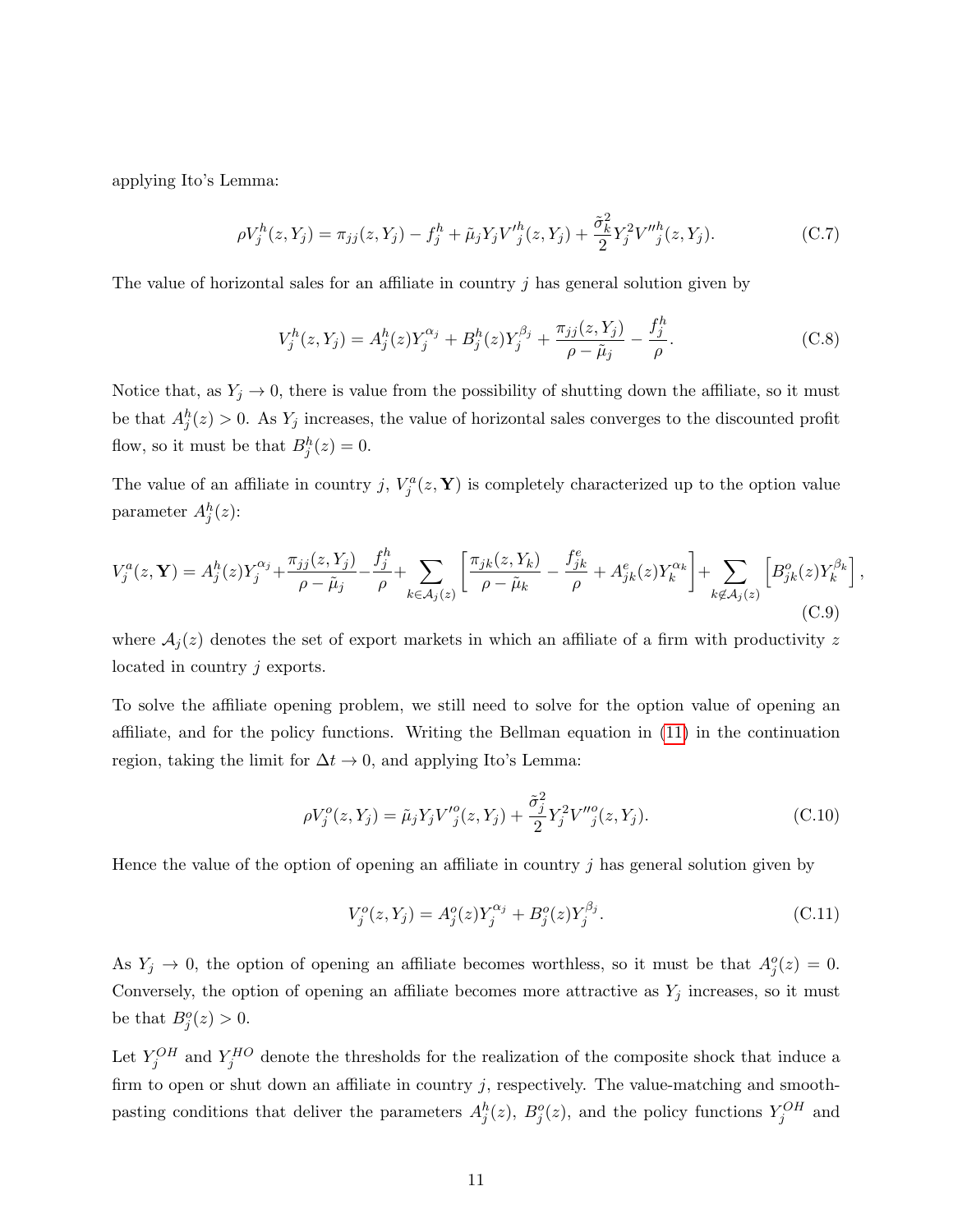$Y_j^{HO}$  are:

<span id="page-11-1"></span>
$$
V_j^o(z, Y_j^{OH}) = V_j^a(z, Y_j^{OH}, \mathbf{Y}_{-j}) - F_j^h \qquad , \qquad V_j^o(z, Y_j^{HO}) = V_j^a(z, Y_j^{HO}, \mathbf{Y}_{-j}), \qquad (C.12)
$$

$$
V'^o_j(z, Y^{OH}_j) = V'^a_j(z, Y^{OH}_j, \mathbf{Y}_{-j}) \qquad , \qquad V'^o_j(z, Y^{HO}_j, \mathbf{Y}_{-j}) = V'^a_j(z, Y^{HO}_{-j}), \quad \text{(C.13)}
$$

where ,  $Y_{-j}$  denotes the vector of composite shocks in countries other than j.

#### C.2 Price indexes

As we only consider MNEs from the United States, we compute the price index as an aggregate of the prices associated with transactions of US MNEs and of domestic firms:

<span id="page-11-0"></span>
$$
P_k^{1-\eta} = \lambda_{kkk} P_{kkk}^{1-\eta} + \lambda_{US,kk} P_{US,kk}^{1-\eta} + \sum_{j \neq k} \lambda_{US,jk} P_{US,jk}^{1-\eta}, \tag{C.14}
$$

where  $P_{kkk}$  denotes the aggregate price of domestic varieties,  $P_{US,kk}$  denotes the aggregate price of varieties produced via the horizontal operations of US affiliates in k, and  $P_{US,jk}$  denotes the aggregate price of varieties produced either by the US parents or by US affiliates in  $j$  and exported to  $k$ :

$$
P_{kkk}^{1-\eta} = \int_{\Omega_{kkk}} \left(\frac{\eta}{\eta-1} \frac{w_k}{z}\right)^{1-\eta} dG_k(z), \tag{C.15}
$$

$$
P_{US,kk}^{1-\eta} = \int_{\Omega_{US,kk}} \left(\frac{\eta}{\eta - 1} \frac{w_k}{zZ}\right)^{1-\eta} dG_{US}(z), \tag{C.16}
$$

$$
P_{US,jk}^{1-\eta} = \int_{\Omega_{US,jk}} \left( \frac{\eta}{\eta - 1} \frac{\tau_{jk} w_j}{zZ} \right)^{1-\eta} dG_{US}(z) \tag{C.17}
$$

and  $\Omega_{kkk}, \Omega_{US,kk}, \Omega_{US,jk}$ , denote the corresponding sets of varieties produced.  $G_k(z)$  denotes the exogenous distribution of productivity of firms from country k.

The price indexes depend directly on the US productivity shock  $Z = e^X$  and indirectly —via the integration sets— on the demand shocks  $Q_k$ . Moreover, as shown below, the integration sets themselves depend on the entry and exit thresholds, which in turn depend on the price indexes. To solve the aggregation problem, we appeal to the equivalence result shown in [Leahy](#page-24-2) [\(1993\)](#page-24-2): when solving the entry and exit problem, each firm takes aggregate prices and the sets of firms operating in each country as given, and does not take into account the effect of its own entry and exit decisions on these variables.

We assume that the mass of firms in each country  $k$ ,  $M_k$ , is constant. The endogenous mass of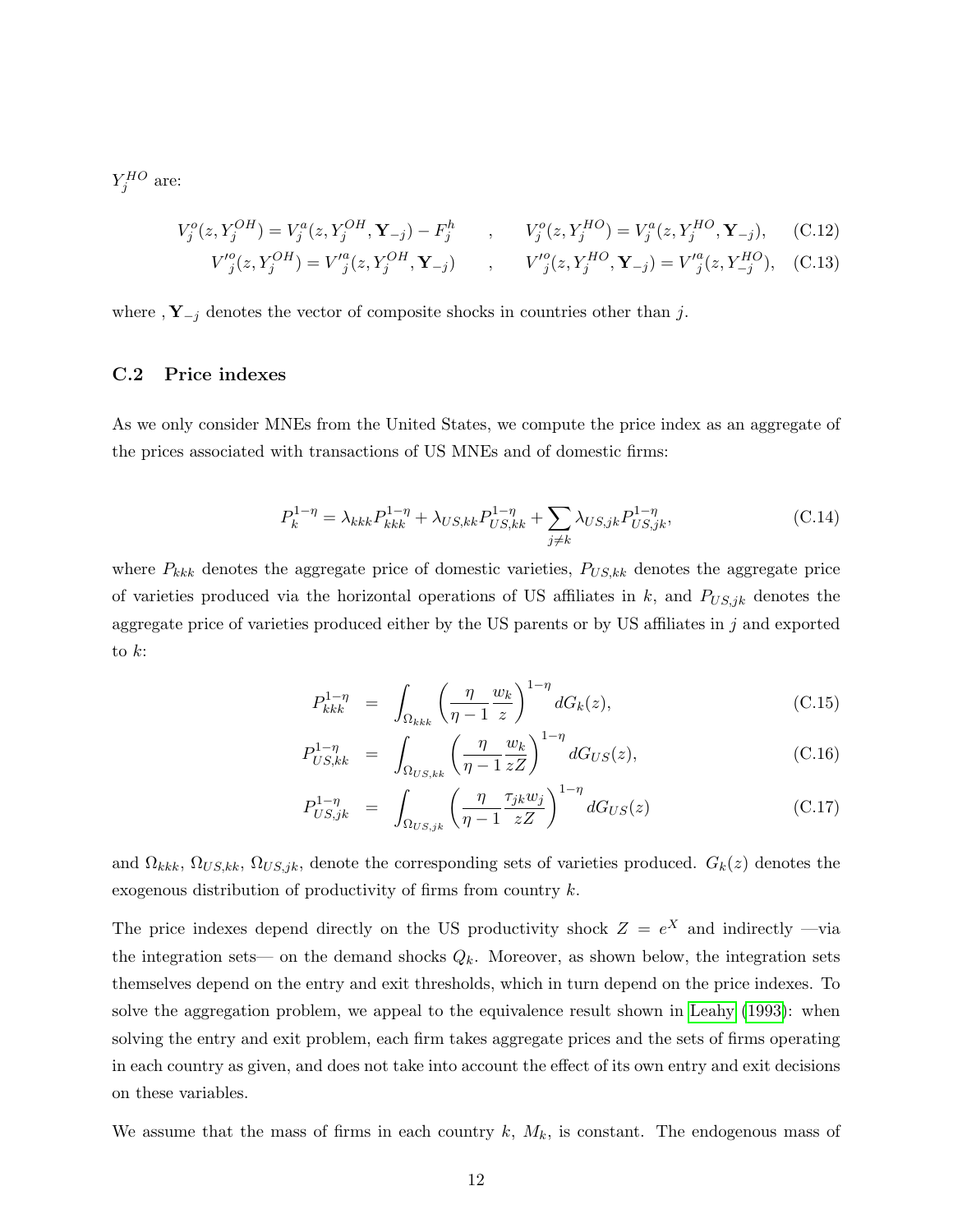affiliates of US firms located in j,  $M_{US,j}$ , is given by continuing plus new affiliates,

$$
M'_{US,j} = M_{US,j} \cdot (1 - G_{US}(z_{US,j}^{HO})) + (M_{US} - M_{US,j}) \cdot (1 - G_{US}(z_{US,j}^{OH})), \tag{C.18}
$$

where  $z_{US,j}^{OH}$  ( $z_{US,j}^{HO}$ ) is the productivity threshold that induces a US firm to open (shut down) an affiliate in j. Notice that  $z_{US,j}^{OH}(Y_j)$   $(z_{US,j}^{HO}(Y_j))$  is the inverse of the threshold in the realization of the shock  $Y_j^{OH}(z)$   $(Y_j^{HO}(z))$ , whose existence is guaranteed by the monotonicity property of the thresholds shown in Proposition [1.](#page-0-0)

Similarly, the mass of affiliates of US firms located in  $j$  that export to  $k$  is given by continuing plus new exporters to  $k$ ,

$$
M'_{US,jk} = M_{US,jk} \cdot (1 - G_{US}(z_{US,jk}^{EO})) + (M_{US,j} - M_{US,jk}) \cdot (1 - G_{US}(z_{US,jk}^{OE})), \quad (C.19)
$$

where  $z_{US,jk}^{OE}$  ( $z_{US,jk}^{EO}$ ) is the productivity threshold that induces an affiliate of a US firm in j to start (stop) exporting to  $k$ .

Lastly, the mass of US parents that export to  $k$  is given by continuing plus new exporters to  $k$ ,

$$
M'_{US, US, k} = M_{US, US, k} \cdot (1 - G_{US}(z_{US, US, k}^{EO})) + (M_{US} - M_{US, US, k}) \cdot (1 - G_{US}(z_{US, US, k}^{OE})) \cdot (20)
$$

where  $z_{US,US,k}^{OE}$  ( $z_{US,US,k}^{EO}$ ) is the productivity threshold that induces a US parent to start (stop) exporting to k.

#### C.3 Proofs

In this section, we provide proofs for Propositions [1](#page-0-0) and [2.](#page-0-0) To this end, notice that, when  $A_j^e(z) =$  $A_{jk}^e(z) = 0$ , the systems of value-matching and smooth pasting conditions [\(C.5\)](#page-9-0)-[\(C.6\)](#page-9-1) and [\(C.12\)](#page-11-1)-[\(C.13\)](#page-11-1) only identify the entry thresholds  $Y_j^{OH}$ ,  $Y_{jk}^{OE}$  and can be solved in closed form, delivering the expressions in [\(21\)](#page-12-0) and [\(22\)](#page-12-0). Additionally, the option value parameters  $B<sub>j</sub><sup>o</sup>(z)$ ,  $B<sub>jk</sub><sup>o</sup>(z)$  can be characterized in closed form,

<span id="page-12-0"></span>
$$
B_j^o(z) = \beta_j^{-\beta_j} (\beta_j - 1)^{\beta_j - 1} \cdot \left( \frac{f_j^h + \rho F_j^h}{\rho} - \mathbf{V}_j^E(z, \mathbf{Y}_{-j}) \right)^{1 - \beta_j} \cdot \left( \frac{\kappa_{jj}(z)}{\rho - \tilde{\mu}_j} \right)^{\beta_j}, \quad (C.21)
$$

$$
B_{jk}^{o}(z) = \beta_k^{-\beta_k} (\beta_k - 1)^{\beta_k - 1} \cdot \left( \frac{f_{jk}^{e} + \rho F_{jk}^{e}}{\rho} \right)^{1 - \beta_k} \cdot \left( \frac{\kappa_{jk}(z)}{\rho - \tilde{\mu}_k} \right)^{\beta_k}, \tag{C.22}
$$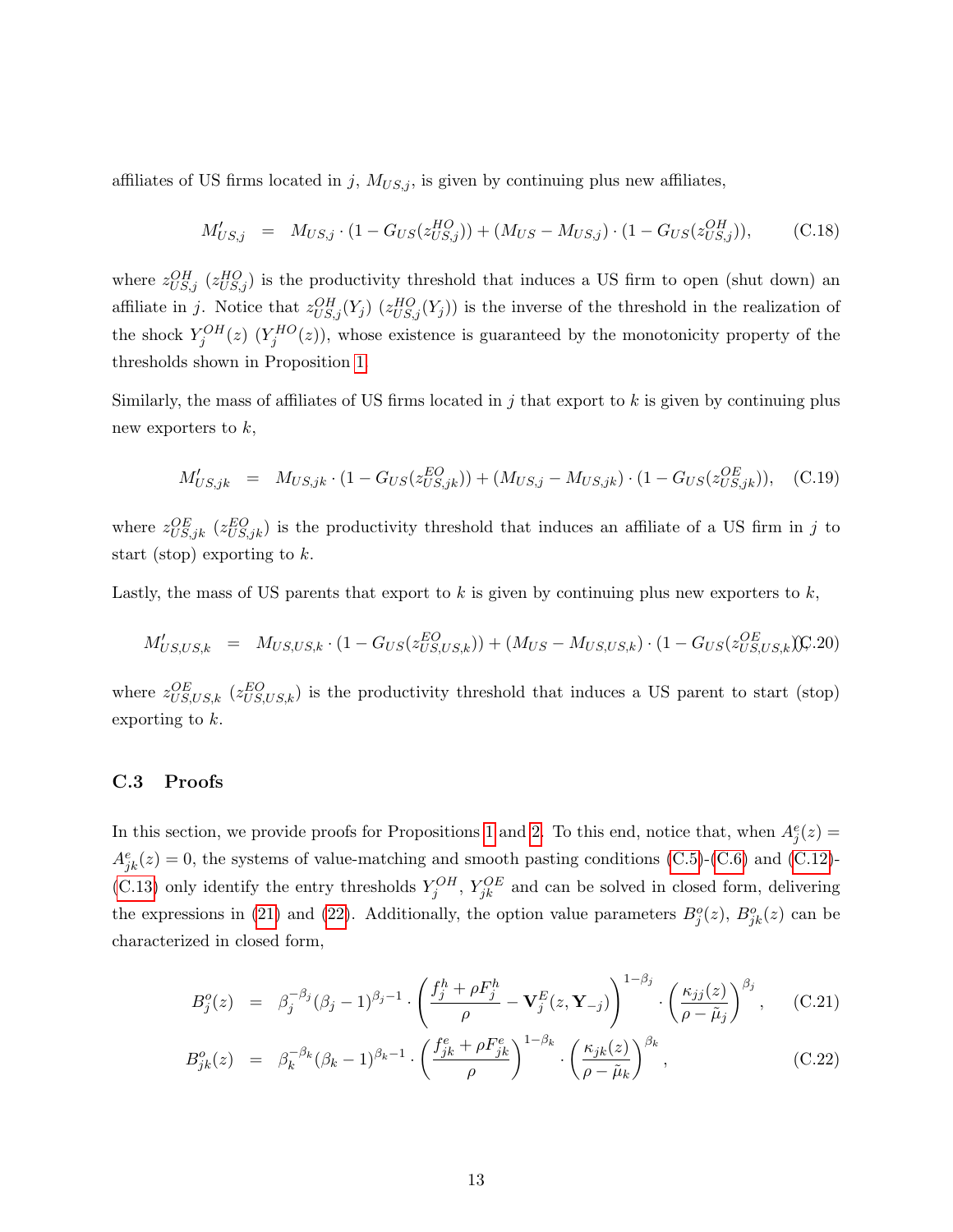$$
\text{where }\kappa_{jk}(z)\equiv H(\tau_{jk}w_j/z)^{1-\eta}P_k^{\eta}\lambda_{jk}\text{ and }\mathbf{V}^E_j(z,\mathbf{Y}_{-j})=\sum_{k\in\mathcal{A}_j(z)}\bigg[\frac{\kappa_{jk}(z)Y_k}{\rho-\tilde{\mu}_k}-\frac{f^e_{jk}}{\rho}\bigg]+\sum_{k\not\in\mathcal{A}_j(z)}\Big[B^o_{jk}(z)Y^{\beta_k}_k\Big].
$$

Equations  $(C.21)$  and  $(C.22)$  show that the option value of opening an affiliate (exporting from an affiliate) is decreasing in both the fixed and sunk costs of affiliate opening (exporting). In addition, the option value of opening an affiliate is increasing in the value of the potential export network of the affiliate, highlighting the effects of the compound option mechanism. Finally, both the option values of opening and exporting from an affiliate are increasing in firm productivity z.

Proof of Proposition [1](#page-0-0). Affiliate's variable profits and the value of an affiliate's export network are increasing in firm productivity,

<span id="page-13-0"></span>
$$
\frac{\partial \kappa_{jk}(z)}{\partial z} > 0, \tag{C.23}
$$

$$
\frac{\partial \mathbf{V}_j^E(z, \mathbf{Y}_{-j})}{\partial z} > 0. \tag{C.24}
$$

Given  $(C.23)$  and  $(C.24)$ , the proof for the affiliate export entry threshold is immediate from taking the derivative of [\(22\)](#page-12-0),

$$
\frac{\partial Y_{jk}^{OE}(z)}{\partial z} = \underbrace{\left(\frac{\beta_k}{\beta_k - 1}\right) \cdot \left(\frac{f_{jk}^e + \rho F_{jk}^e}{\rho}\right) \cdot (\rho - \tilde{\mu}_k)}_{\geq 0} \cdot \underbrace{\left(\frac{1}{-\kappa_{jk}(z)^2}\right)}_{\lt 0} \cdot \underbrace{\frac{\partial \kappa_{jk}(z)}{\partial z}}_{\gt 0} \leq 0.
$$

We compute the derivative in the scenario in which  $(f_j^h + \rho F_j^h)/\rho - \mathbf{V}_j^E(z, \mathbf{Y}_{-j}) > 0$ , so that  $Y_j^{OH}(z) > 0$  and the entry problem is well-defined. Taking the derivative of [\(21\)](#page-12-0) yields

$$
\frac{\partial Y_j^{OH}(z)}{\partial z} = \underbrace{\left(\frac{\beta_j}{\beta_j - 1}\right)}_{>0} \cdot \left\{\underbrace{\frac{-\partial \mathbf{V}_j^E(z, \mathbf{Y}_{-j})}{\partial z} \cdot \frac{\rho - \tilde{\mu}_j}{\kappa_{jj}(z)}}_{<0} + \underbrace{\left(\frac{f_j^h + \rho F_j^h}{\rho} - \mathbf{V}_j^E(z, \mathbf{Y}_{-j})\right)}_{\geq 0} \cdot \underbrace{\left(\frac{\rho - \tilde{\mu}_j}{-\kappa_{jj}(z)^2}\right) \cdot \frac{\partial \kappa_{jj}(z)}{\partial z}}_{<0}\right\} \leq 0.
$$

Corollary 1. More productive firms enter more export markets.

 $\textbf{Proof.} \hspace{0.2cm} \frac{\partial \big[ prob\{ y \geq Y_j^{OH}(z) \}, \forall j \big]}{\partial z} = \frac{\partial \big[ prob\{ y \geq Y_j^{OH}(z) \}, \forall j \big]}{\partial Y_j^{OH}(z)}$  $\frac{\partial Y_j^{OH}(z)}{\partial Y_j^{OH}(z)} \cdot \frac{\partial Y_j^{OH}(z)}{\partial z}$  where the first term is negative and Proposition [1](#page-0-0) implies that the second term is weakly negative, so  $\frac{\partial [prob\{y \ge Y_j^{OH}(z)\}, \forall j]}{\partial z} \ge 0$ .

**Corollary 2.** The mass of firms having affiliates in n host markets is decreasing in n.

Proof. Without loss of generality, let us assume that all firms only sell in the US and are considering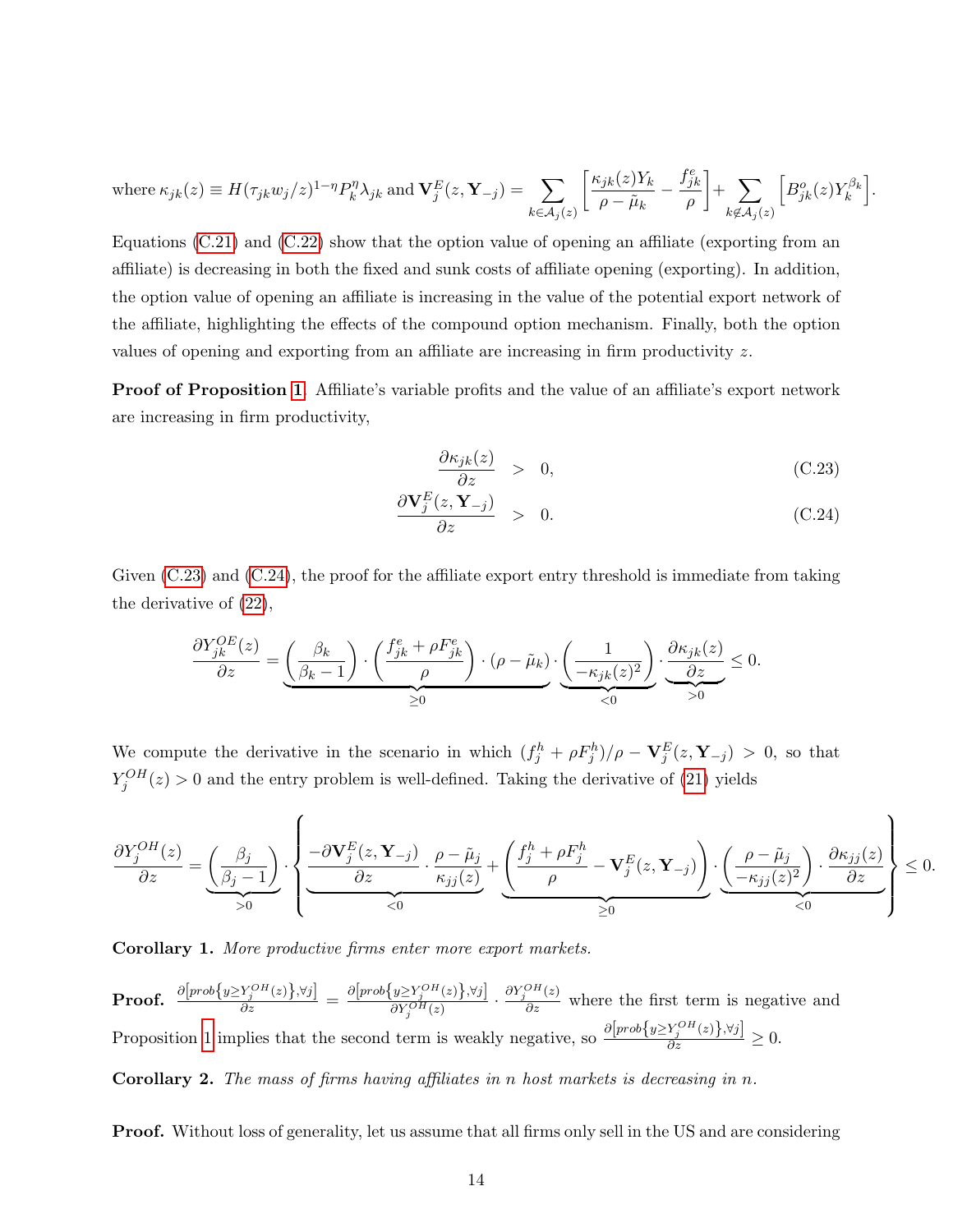whether and where to open affiliates  $(t = 1)$ . Let us order the productivity thresholds needed to open an affiliate in a market in ascending order, and let  $\bar{Z}_{n}^{OH}$  ( $\bar{Z}_{n-1}^{OH}$ ) denote the maximum among the first  $n (n-1)$  productivity thresholds, so that  $\bar{Z}_{n}^{OH} \geq \bar{Z}_{n-1}^{OH}$ . Let  $M_j$  denote the mass of firms that at  $t = 1$  open affiliates in country j:  $M_j = \int_{Z_j^{\circ}H}^{\infty} dG(z)$ , so  $\frac{\partial M_j}{\partial Z_j^{\circ H}} \leq 0$ . Let  $\bar{M}_n$   $(\bar{M}_{n-1})$  denote the mass of firms that at  $t = 1$  open affiliates in the n  $(n-1)$  countries with the lowest productivity thresholds. Then  $\bar{Z}_{n}^{OH} \geq \bar{Z}_{n-1}^{OH}$  and  $\frac{\partial M_j}{\partial Z_j^{OH}} \leq 0$  implies that  $\bar{M}_n \leq \bar{M}_{n-1}, \forall n$ .

Proof of Proposition [2.](#page-0-0) Affiliate's variable profits are increasing in the taste shifter,

<span id="page-14-0"></span>
$$
\frac{\partial \kappa_{jj}(z)}{\partial \lambda_j} > 0. \tag{C.25}
$$

We compute the derivative in the scenario in which  $(f_j^h + \rho F_j^h)/\rho - \mathbf{V}_j^E(z, \mathbf{Y}_{-j}) > 0$ , so that  $Y_j^{OH}(z) > 0$  and the entry problem is well-defined. Given [\(C.25\)](#page-14-0), the proof is immediate from the taking derivative of [\(21\)](#page-12-0),

$$
\frac{\partial Y_j^{OH}(z)}{\partial \lambda_j} = \underbrace{\frac{\beta_j}{\beta_j - 1} \cdot \left( \frac{f_j^h + \rho F_j^h}{\rho} - \mathbf{V}_j^E(z, \mathbf{Y}_{-j}) \right)}_{\geq 0} \cdot \underbrace{\left( \frac{\rho - \tilde{\mu}_j}{-\kappa_{jj}(z)^2} \right)}_{\lt 0} \cdot \underbrace{\frac{\partial \kappa_{jj}(z)}{\partial \lambda_j}}_{> 0} \leq 0.
$$

Additionally, taking the derivative with respect to  $F_j^h$  in [\(21\)](#page-12-0) yields

$$
\frac{\partial Y_j^{OH}(z)}{\partial F_j^h} = \frac{\beta_j}{\beta_j - 1} \cdot \left(\frac{\rho - \tilde{\mu}_j}{\kappa_{jj}(z)}\right) > 0.
$$

### D Calibration: Additional Results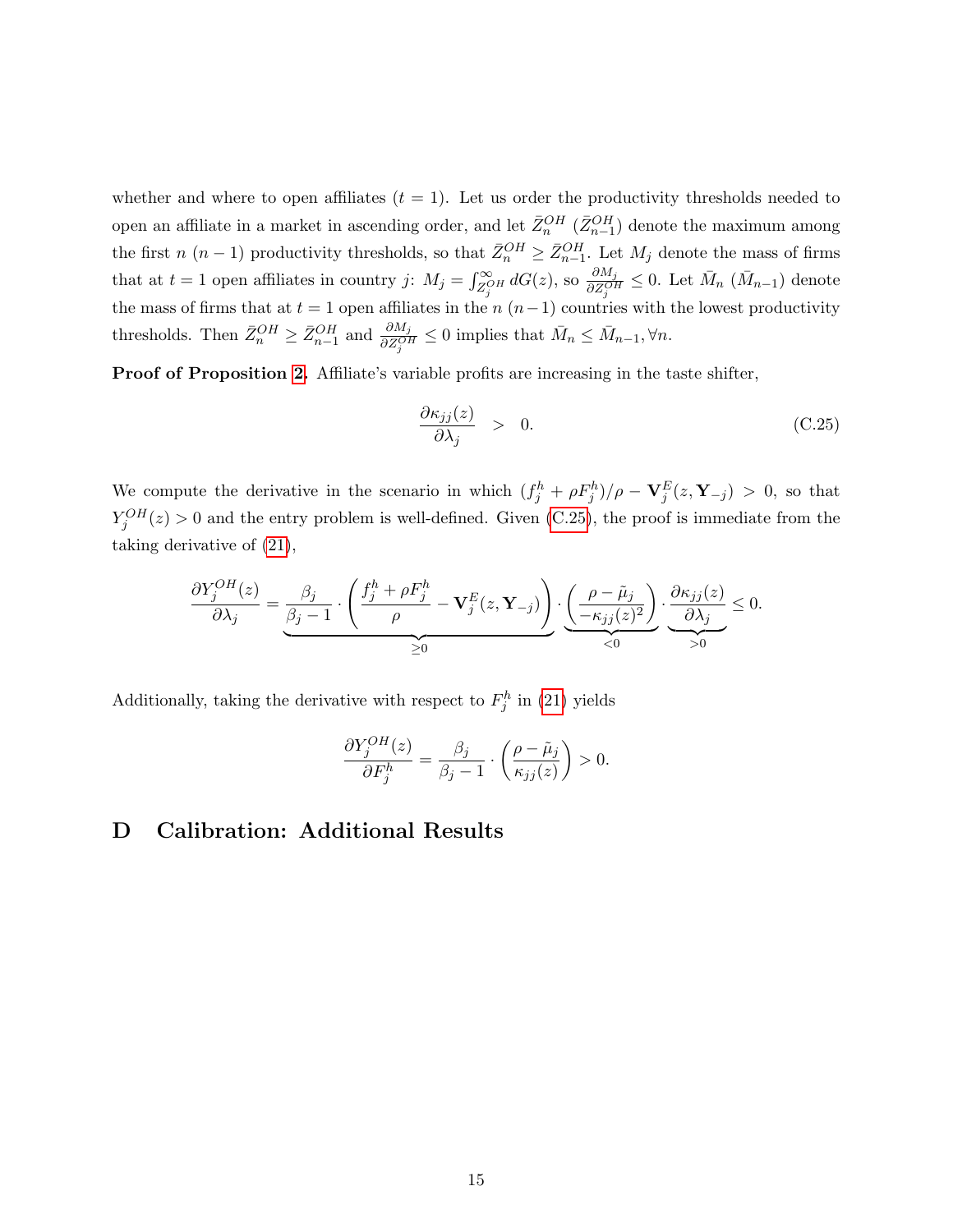| $w_i$ |
|-------|
|       |
| 0.711 |
| 0.831 |
| 0.307 |
| 0.981 |
| 0.930 |
| 0.825 |
| 1.188 |
| 0.719 |
| 0.699 |
| 0.950 |
| 1.000 |
|       |

Table D.1: Calibrated parameters: shock processes and wages.

Note:  $\tilde{\mu}_j$  and  $\tilde{\sigma}_j$  denote to the drift and standard deviation of the composite shock  $Y_j$ .  $\gamma_j$  is the correlation between the US aggregate productivity shock and country j's aggregate demand shock.  $Q_j(0)$  denotes the initial value of the demand shock process in country j.  $w_j$  is country j's wage relative to the US.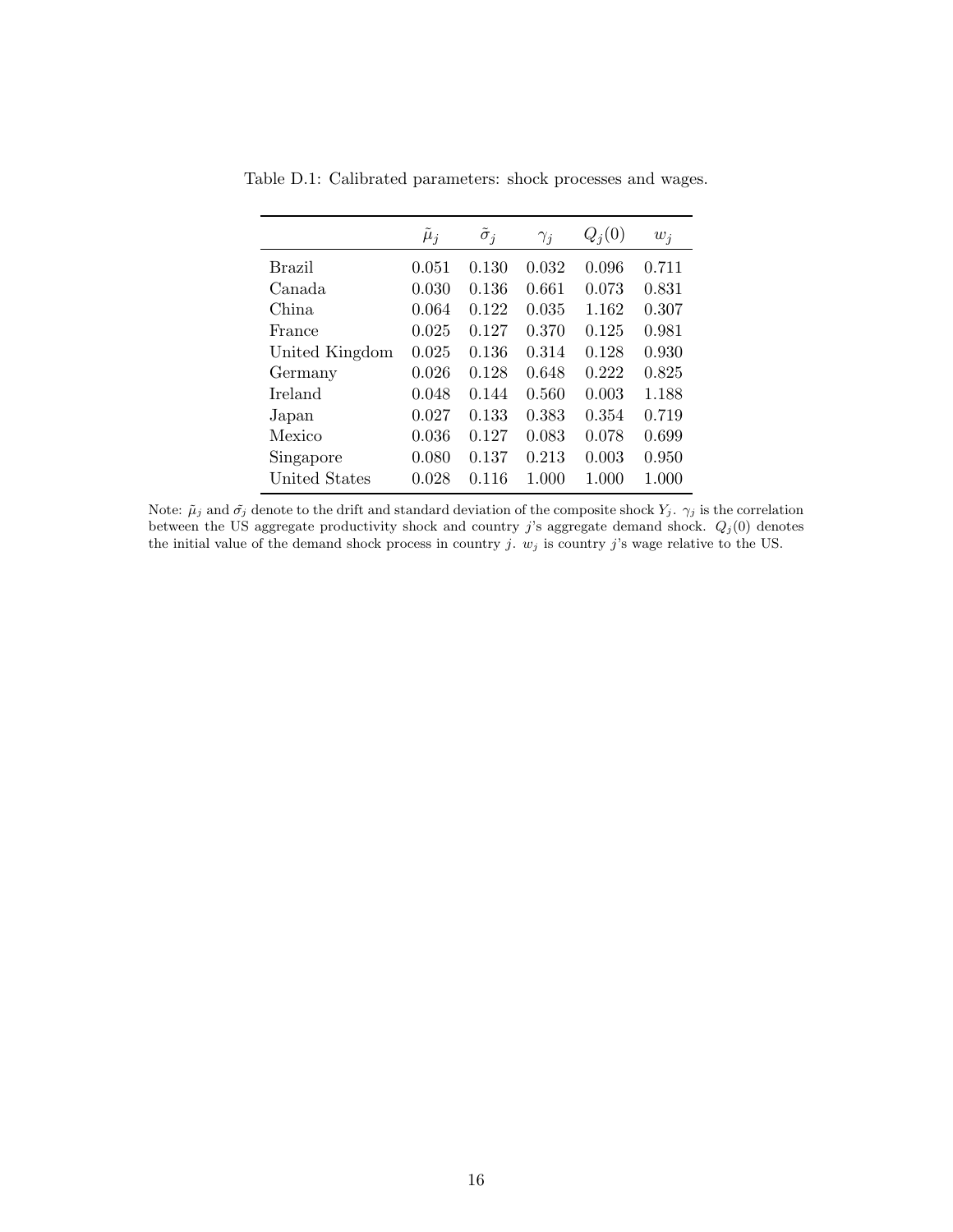|            | BRA   | CAN    | <b>CHN</b> | $_{\rm FRA}$ | <b>GBR</b> | GER.  | IRL   | <b>JPN</b> | <b>MEX</b> | SGP   | <b>USA</b> |
|------------|-------|--------|------------|--------------|------------|-------|-------|------------|------------|-------|------------|
| BRA        | 1.000 | 2.577  | 1.008      | 2.470        | 3.465      | 2.418 | 2.359 | 2.548      | 1.823      | 2.682 | 5.245      |
| CAN        | 1.676 | 1.000  | 1.000      | 1.828        | 2.517      | 1.780 | 1.684 | 1.820      | 1.220      | 2.203 | 3.216      |
| <b>CHN</b> | 8.411 | 10.120 | 1.000      | 8.123        | 12.131     | 7.737 | 7.776 | 6.686      | 7.146      | 6.489 | 16.611     |
| FRA        | 2.346 | 1.835  | 1.000      | 1.000        | 1.459      | 1.178 | 1.357 | 1.598      | 2.176      | 2.717 | 3.656      |
| <b>GBR</b> | 2.569 | 1.620  | 1.008      | 1.244        | 1.000      | 1.328 | 1.286 | 1.374      | 2.357      | 2.975 | 3.348      |
| GER.       | 2.788 | 2.166  | 1.070      | 1.429        | 1.550      | 1.000 | 1.665 | 1.787      | 2.568      | 3.156 | 3.982      |
| IRL        | 3.406 | 2.009  | 1.346      | 2.061        | 1.737      | 2.085 | 1.000 | 1.745      | 3.089      | 3.988 | 3.932      |
| <b>JPN</b> | 2.239 | 2.640  | 1.000      | 2.230        | 3.072      | 2.131 | 2.123 | 1.000      | 1.827      | 1.783 | 5.105      |
| MEX        | 2.487 | 3.270  | 1.169      | 3.125        | 3.773      | 3.038 | 2.920 | 2.838      | 1.000      | 3.448 | 5.666      |
| SGP        | 1.937 | 2.255  | 1.000      | 2.064        | 2.176      | 1.978 | 1.995 | 1.605      | 1.826      | 1.000 | 4.152      |
| USA        | 1.273 | 1.000  | 1.710      | 1.000        | 1.000      | 1.000 | 1.062 | 1.144      | 1.188      | 1.245 | 1.000      |

Table D.3: Calibrated parameters: bilateral iceberg trade costs.

Note: Each entry  $\tau_{jk}$  is the iceberg trade costs from country j (rows) to destination k (columns).  $\tau_{US,k}$ denotes the iceberg costs of direct exports from the US parents.  $\tau_{j,US}$  denotes the iceberg costs associated with exports from an affiliate located in  $j$  back to the home country (the US).

|                | $f_j^h$ | $F_j^h$ | $f_{j,US}^e$ | $F_{j,US}^e$ | $f_{jk}^e$ | $F_{jk}^e$ | $\lambda_j$ |
|----------------|---------|---------|--------------|--------------|------------|------------|-------------|
| <b>Brazil</b>  | 0.0103  | 0.0010  | 0.0032       | 0.0000       | 0.0022     | 0.0006     | 0.051       |
| Canada         | 0.0113  | 0.0003  | 0.0040       | 0.0008       | 0.0024     | 0.0000     | 0.161       |
| China          | 0.0017  | 0.0000  | 0.0013       | 0.0000       | 0.0007     | 0.0000     | 0.013       |
| France         | 0.0158  | 0.0005  | 0.0024       | 0.0000       | 0.0045     | 0.0022     | 0.097       |
| United Kingdom | 0.0128  | 0.0003  | 0.0024       | 0.0003       | 0.0045     | 0.0004     | 0.104       |
| Germany        | 0.0161  | 0.0005  | 0.0028       | 0.0001       | 0.0063     | 0.0027     | 0.088       |
| <b>Ireland</b> | 0.0025  | 0.0001  | 0.0018       | 0.0000       | 0.0016     | 0.0003     | 0.010       |
| Japan          | 0.0295  | 0.0005  | 0.0046       | 0.0000       | 0.0048     | 0.0001     | 0.097       |
| Mexico         | 0.0045  | 0.0004  | 0.0015       | 0.0001       | 0.0008     | 0.0000     | 0.020       |
| Singapore      | 0.0023  | 0.0000  | 0.0033       | 0.0002       | 0.0024     | 0.0009     | 0.013       |
| United States  |         |         |              |              | 0.0052     | 0.0002     | 1.000       |
| Average        | 0.0107  | 0.0004  | 0.0027       | 0.0001       | 0.0032     | 0.0007     | 0.1505      |

Table D.2: Calibrated parameters: affiliate fixed and sunk costs, and taste shifters.

Note:  $f_j^h$  ( $F_j^h$ ) is the fixed (sunk) cost of opening an affiliate in country j.  $f_{j,US}^e$  ( $F_{j,US}^e$ ) is the fixed (sunk) cost of exporting from j to the United States.  $f_{jk}^e$  ( $F_{jk}^e$ ) is the fixed (sunk) cost of exporting from j to a destination k other than the United States.  $\lambda_j$  is the taste shifter associated with goods produced by US MNEs in country  $j.$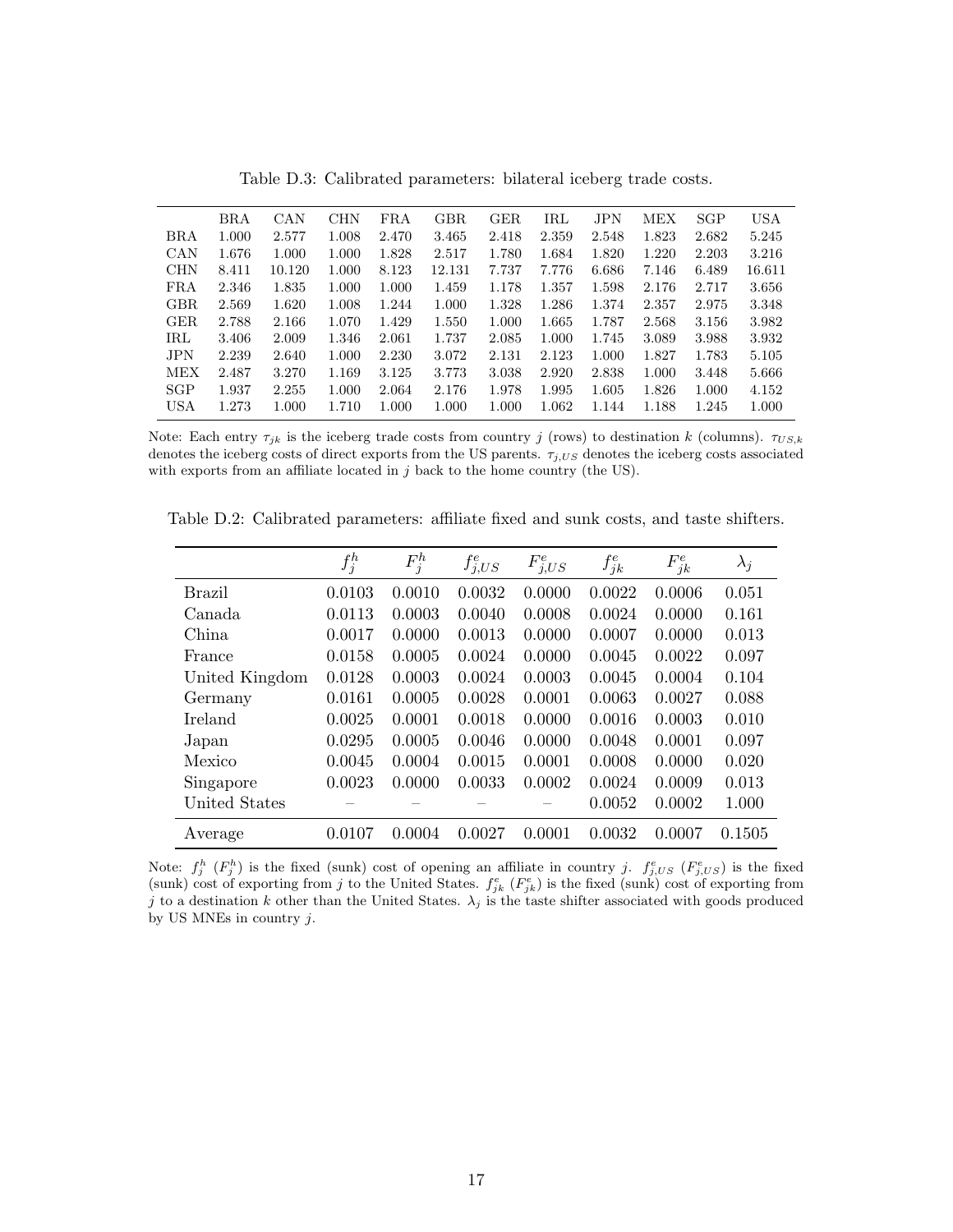| Share of:      |       | Affiliate sales to host market |       | Affiliate sales to the US |       | Affiliate sales to third countries |
|----------------|-------|--------------------------------|-------|---------------------------|-------|------------------------------------|
|                | data  | model                          | data  | model                     | data  | model                              |
| <b>Brazil</b>  | 0.018 | 0.018                          | 0.072 | 0.081                     | 0.142 | 0.145                              |
| Canada.        | 0.048 | 0.048                          | 0.261 | 0.266                     | 0.113 | 0.111                              |
| China          | 0.003 | 0.003                          | 0.099 | 0.088                     | 0.219 | 0.156                              |
| France         | 0.038 | 0.038                          | 0.075 | 0.073                     | 0.364 | 0.316                              |
| United Kingdom | 0.052 | 0.052                          | 0.111 | 0.114                     | 0.371 | 0.363                              |
| Germany        | 0.047 | 0.047                          | 0.092 | 0.102                     | 0.413 | 0.437                              |
| <b>Ireland</b> | 0.002 | 0.002                          | 0.242 | 0.291                     | 0.515 | 0.587                              |
| Japan          | 0.034 | 0.034                          | 0.047 | 0.052                     | 0.130 | 0.120                              |
| Mexico         | 0.011 | 0.011                          | 0.173 | 0.176                     | 0.128 | 0.119                              |
| Singapore      | 0.003 | 0.003                          | 0.222 | 0.218                     | 0.488 | 0.413                              |
| United States  |       |                                |       |                           | 0.150 | 0.110                              |
| Average        | 0.026 | 0.026                          | 0.139 | 0.146                     | 0.288 | 0.277                              |

Table D.4: Targeted static moments: affiliate sales, by destination. Model vs data.

Note: Affiliate sales to the host market are expressed as a share of the parent's US sales. Affiliate sales to the US and to third countries are expressed as a share of affiliate sales in the host market. Calculations are conditional on affiliate entry, but unconditional on affiliate exports. Averages across years.

Table D.5: Targeted static moments: affiliate export sales, by destination (benchmark survey years). Model vs data.

| Share of:      |       | Affiliate sales to Canada |       | Affiliate sales to the United Kingdom | Affiliate sales to Japan |       |
|----------------|-------|---------------------------|-------|---------------------------------------|--------------------------|-------|
|                | data  | model                     | data  | model                                 | data                     | model |
| <b>Brazil</b>  | 0.008 | 0.018                     | 0.008 | 0.005                                 | 0.004                    | 0.005 |
| Canada.        |       |                           | 0.006 | 0.005                                 | 0.003                    | 0.005 |
| China          | 0.008 | 0.004                     | 0.002 | 0.002                                 | 0.037                    | 0.033 |
| France         | 0.010 | 0.005                     | 0.091 | 0.107                                 | 0.006                    | 0.004 |
| United Kingdom | 0.012 | 0.010                     |       |                                       | 0.009                    | 0.010 |
| Germany        | 0.009 | 0.003                     | 0.079 | 0.145                                 | 0.010                    | 0.004 |
| Ireland        | 0.053 | 0.036                     | 0.386 | 0.411                                 | 0.082                    | 0.031 |
| Japan          | 0.006 | 0.005                     | 0.001 | 0.004                                 |                          |       |
| Mexico         | 0.007 | 0.013                     | 0.001 | 0.012                                 | 0.002                    | 0.012 |
| Singapore      | 0.024 | 0.021                     | 0.047 | 0.089                                 | 0.147                    | 0.099 |
| Average        | 0.015 | 0.013                     | 0.069 | 0.087                                 | 0.033                    | 0.023 |

Note: Affiliate sales to destination  $j$  are expressed as a share of affiliate sales in the host market. Calculations are conditional on affiliate entry, but unconditional on affiliate exports. Averages across (benchmark) years.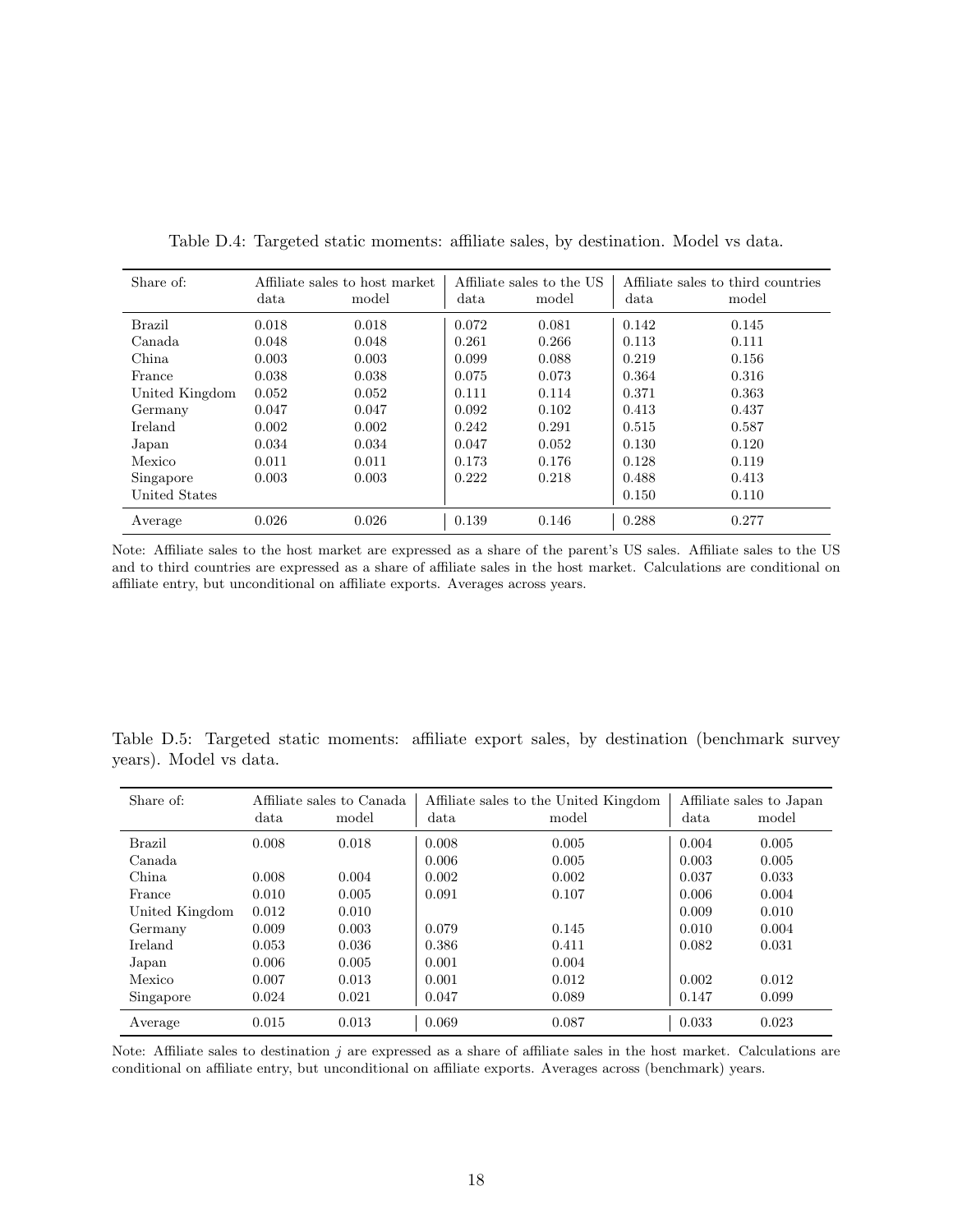| Share of:      | MNEs with affiliates in $i$ |       |       | Affiliates in $j$ exporting to the US | Affiliates in $j$ exporting to third countries |       |  |
|----------------|-----------------------------|-------|-------|---------------------------------------|------------------------------------------------|-------|--|
|                | data                        | model | data  | model                                 | data                                           | model |  |
| Brazil         | 0.198                       | 0.199 | 0.515 | 0.515                                 | 0.674                                          | 0.674 |  |
| Canada         | 0.544                       | 0.533 | 0.725 | 0.722                                 | 0.478                                          | 0.478 |  |
| China          | 0.184                       | 0.180 | 0.382 | 0.379                                 | 0.548                                          | 0.551 |  |
| France         | 0.312                       | 0.316 | 0.539 | 0.547                                 | 0.747                                          | 0.745 |  |
| United Kingdom | 0.554                       | 0.558 | 0.605 | 0.608                                 | 0.739                                          | 0.731 |  |
| Germany        | 0.367                       | 0.367 | 0.608 | 0.608                                 | 0.760                                          | 0.758 |  |
| Ireland        | 0.122                       | 0.120 | 0.575 | 0.577                                 | 0.760                                          | 0.759 |  |
| Japan          | 0.155                       | 0.153 | 0.468 | 0.468                                 | 0.578                                          | 0.578 |  |
| Mexico         | 0.302                       | 0.294 | 0.647 | 0.647                                 | 0.494                                          | 0.494 |  |
| Singapore      | 0.129                       | 0.129 | 0.597 | 0.596                                 | 0.724                                          | 0.724 |  |
| United States  |                             |       |       |                                       | 0.880                                          | 0.904 |  |
| Average        | 0.287                       | 0.285 | 0.566 | 0.567                                 | 0.650                                          | 0.649 |  |

Table D.6: Targeted static moments: number of affiliates. Model vs data.

Note: MNEs with affiliates in  $j$  are expressed as shares of the total number of US MNEs. Exporting affiliates are expressed as shares of the total number of affiliates in j. Calculations are conditional on affiliate entry. Averages across years.

| Share of:      |       | MNEs opening affiliates in $j$ | Affiliates in $j$ that start exporting to: |                   |       |                 |  |
|----------------|-------|--------------------------------|--------------------------------------------|-------------------|-------|-----------------|--|
|                |       |                                |                                            | the United States |       | third countries |  |
|                | data  | model                          | data                                       | model             | data  | model           |  |
| <b>Brazil</b>  | 0.021 | 0.016                          | 0.032                                      | 0.023             | 0.037 | 0.028           |  |
| Canada         | 0.060 | 0.027                          | 0.024                                      | 0.019             | 0.036 | 0.028           |  |
| China          | 0.029 | 0.013                          | 0.027                                      | 0.024             | 0.040 | 0.038           |  |
| France         | 0.038 | 0.020                          | 0.033                                      | 0.024             | 0.025 | 0.020           |  |
| United Kingdom | 0.069 | 0.026                          | 0.029                                      | 0.023             | 0.027 | 0.026           |  |
| Germany        | 0.046 | 0.019                          | 0.030                                      | 0.022             | 0.025 | 0.019           |  |
| Ireland        | 0.015 | 0.011                          | 0.037                                      | 0.031             | 0.030 | 0.023           |  |
| Japan          | 0.020 | 0.009                          | 0.032                                      | 0.023             | 0.030 | 0.021           |  |
| Mexico         | 0.036 | 0.020                          | 0.029                                      | 0.021             | 0.033 | 0.029           |  |
| Singapore      | 0.019 | 0.014                          | 0.026                                      | 0.018             | 0.028 | 0.021           |  |
| United States  |       |                                |                                            |                   | 0.018 | 0.013           |  |
| Average        | 0.035 | 0.018                          | 0.030                                      | 0.023             | 0.031 | 0.025           |  |

Table D.7: Targeted dynamic moments: entry. Model vs data.

Note: MNEs opening affiliates in j are expressed as shares of the total number of US MNEs in the period before entry. Affiliates that start exporting are expressed as shares of the total number of affiliates in  $j$  in the period before export entry. Calculations are conditional on affiliate entry. Averages across years.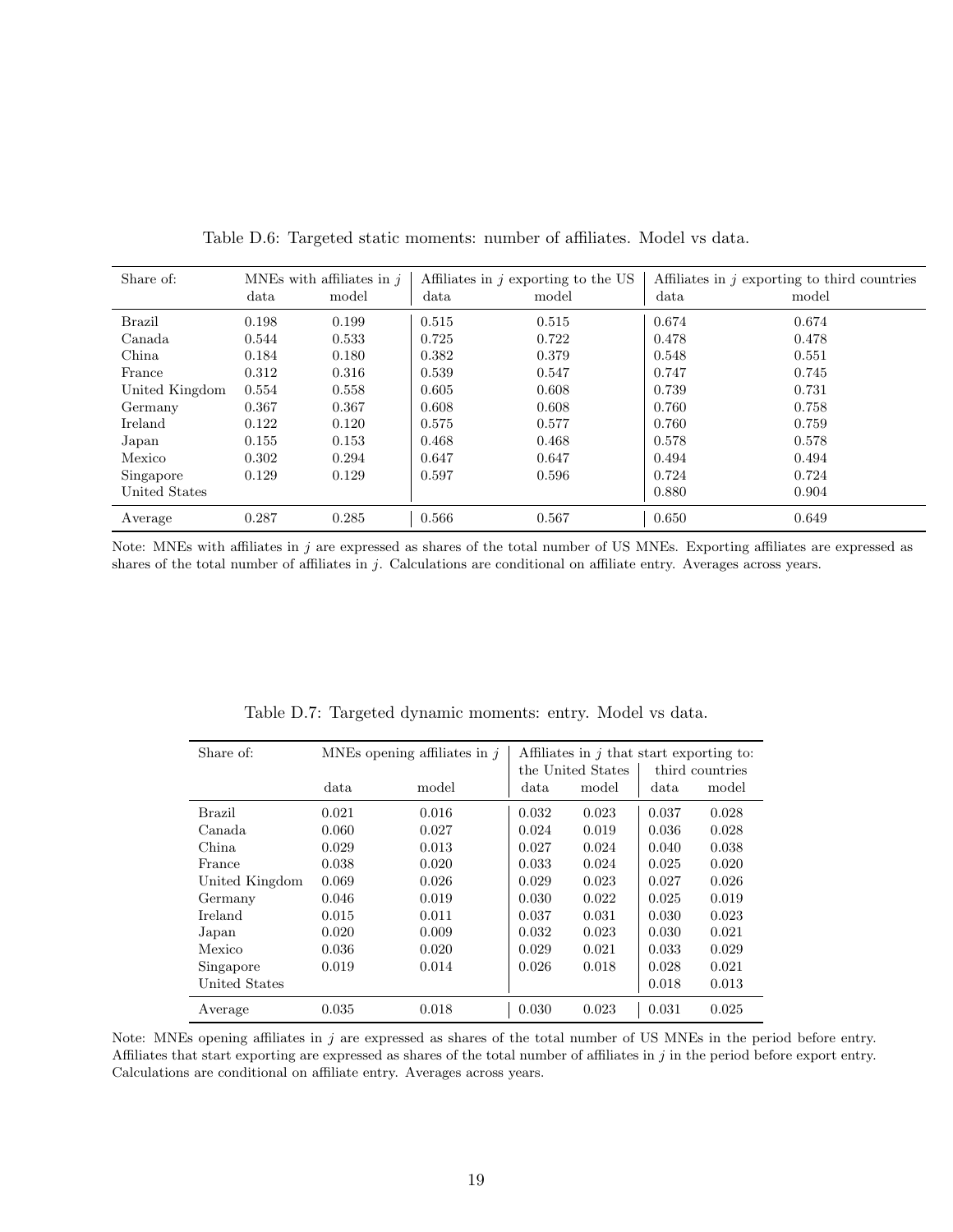| Share of:      |       | MNEs shutting down affiliates in $i$ | Affiliates in $j$ that stop exporting to |                   |                 |       |  |
|----------------|-------|--------------------------------------|------------------------------------------|-------------------|-----------------|-------|--|
|                |       |                                      |                                          | the United States | third countries |       |  |
|                | data  | model                                | data                                     | model             | data            | model |  |
| Brazil         | 0.102 | 0.073                                | 0.027                                    | 0.043             | 0.032           | 0.032 |  |
| Canada         | 0.125 | 0.063                                | 0.021                                    | 0.022             | 0.028           | 0.056 |  |
| China          | 0.082 | 0.066                                | 0.020                                    | 0.069             | 0.031           | 0.059 |  |
| France         | 0.117 | 0.057                                | 0.029                                    | 0.039             | 0.021           | 0.017 |  |
| United Kingdom | 0.128 | 0.049                                | 0.026                                    | 0.039             | 0.023           | 0.033 |  |
| Germany        | 0.122 | 0.048                                | 0.029                                    | 0.031             | 0.024           | 0.017 |  |
| Ireland        | 0.119 | 0.090                                | 0.030                                    | 0.056             | 0.030           | 0.024 |  |
| Japan          | 0.111 | 0.040                                | 0.029                                    | 0.048             | 0.029           | 0.03  |  |
| Mexico         | 0.114 | 0.056                                | 0.021                                    | 0.027             | 0.026           | 0.044 |  |
| Singapore      | 0.115 | 0.125                                | 0.023                                    | 0.028             | 0.026           | 0.012 |  |
| United States  |       |                                      |                                          |                   | 0.021           | 0.019 |  |
| Average        | 0.113 | 0.067                                | 0.025                                    | 0.040             | 0.027           | 0.032 |  |

Table D.8: Untargeted dynamic moments: exit. Model vs data.

Note: MNEs shutting down affiliates in  $j$  are expressed as shares of the total number of affiliates in  $j$  in the period before exit. Affiliates that stop exporting are expressed as shares of the total number of affiliates in j that export in the period before export exit. Calculations are conditional on affiliate exit. Averages across years.

|  |  |  | Table D.9: Exporter and early-exporter size advantage (untargeted). Model vs data. |  |  |  |  |  |
|--|--|--|------------------------------------------------------------------------------------|--|--|--|--|--|
|--|--|--|------------------------------------------------------------------------------------|--|--|--|--|--|

|                |       | Exporter size advantage |      | Early exporter size advantage |
|----------------|-------|-------------------------|------|-------------------------------|
|                | data  | model                   | data | model                         |
| Brazil         | 6.31  | 7.69                    | 3.49 | 5.67                          |
| Canada         | 3.39  | 6.99                    | 2.52 | 5.61                          |
| China          | 7.84  | 7.77                    | 3.08 | 5.76                          |
| France         | 4.46  | 7.26                    | 1.95 | 5.86                          |
| United Kingdom | 1.93  | 7.20                    | 1.52 | 5.65                          |
| Germany        | 5.47  | 7.18                    | 4.24 | 5.63                          |
| <b>Ireland</b> | 8.02  | 6.31                    | 8.57 | 5.24                          |
| Japan          | 12.49 | 7.25                    | 2.31 | 5.48                          |
| Mexico         | 4.21  | 7.27                    | 2.08 | 5.71                          |
| Singapore      | 8.59  | 6.98                    | 7.04 | 5.44                          |
| Average        | 6.27  | 7.19                    | 3.68 | 5.61                          |

Note: Observations at the affiliate-year level, for new majority-owned affiliates that survive for at least ten consecutive years, in manufacturing. Exporter size advantage refers to the average size of exporting MNE affiliates relative to the average size of non-exporting MNE affiliates, an average across countries and years. Early-exporter size advantage refers to the average size of exporting MNE affiliates that start exports in their first year of life relative to the average size of exporting MNE affiliates that start exports after their first year of life. Size refers to horizontal affiliate sales; early versus late exporters refers to affiliates that are born with exports versus the ones that start exporting later.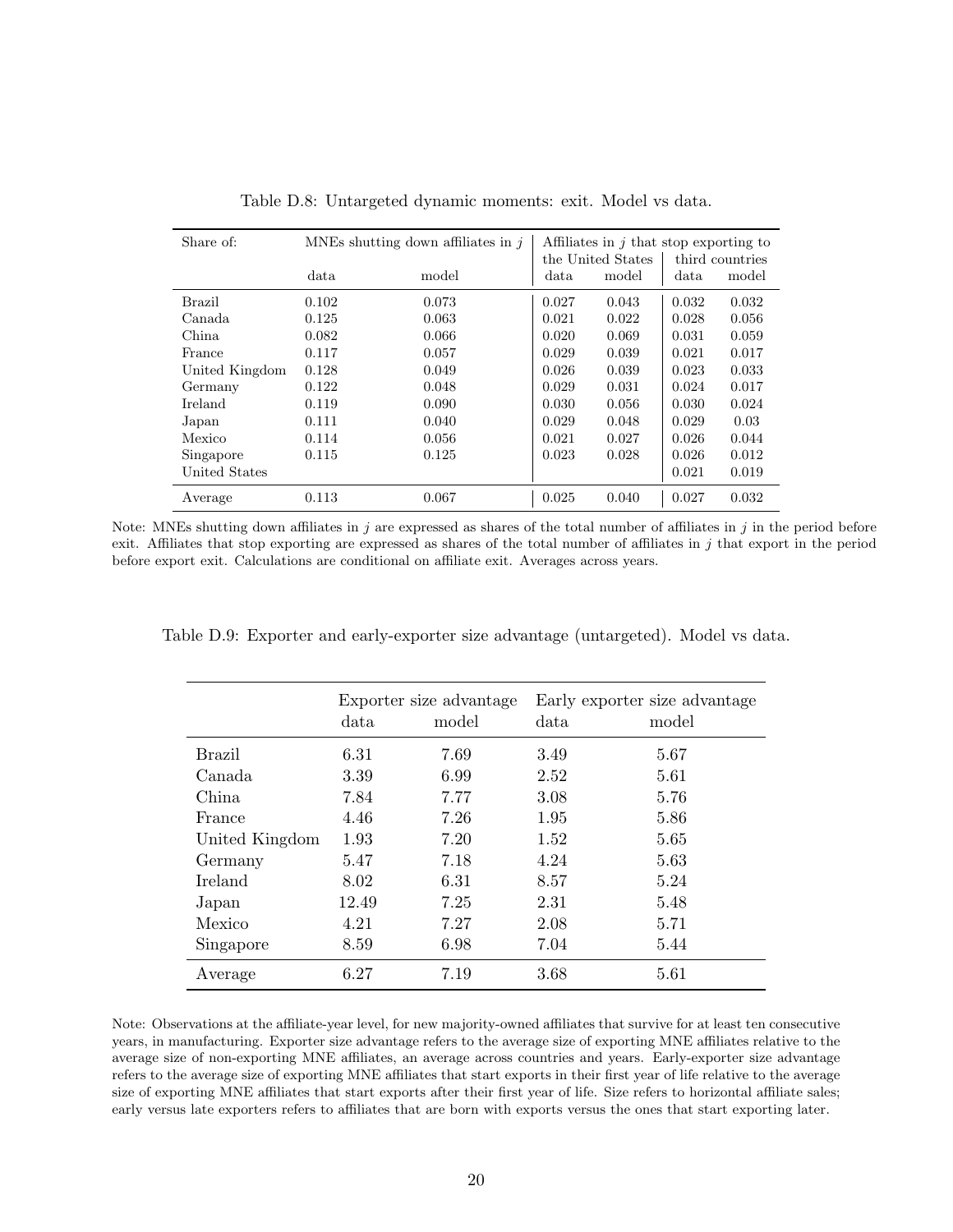|                   |        | Sunk costs $F_i^h$<br>(% of US parent sales) |        | Fixed costs $f_i^h$<br>$(\%$ of horizontal sales) |                  |      |  |
|-------------------|--------|----------------------------------------------|--------|---------------------------------------------------|------------------|------|--|
| Sales percentiles | 5th.   | 50 <sub>th</sub>                             | 95th   | 5th                                               | 50 <sub>th</sub> | 95th |  |
| Brazil            | 0.1894 | 0.0682                                       | 0.0074 | 16.25                                             | 9.96             | 1.53 |  |
| Canada.           | 0.0232 | 0.0141                                       | 0.0021 | 22.73                                             | 14.36            | 2.40 |  |
| China             | 0.0002 | 0.0001                                       | 0.0000 | 11.82                                             | 7.01             | 2.78 |  |
| France            | 0.0748 | 0.0351                                       | 0.0052 | 22.47                                             | 15.81            | 2.55 |  |
| United Kingdom    | 0.0002 | 0.0001                                       | 0.0000 | 23.93                                             | 14.90            | 2.39 |  |
| Germany           | 0.0372 | 0.0209                                       | 0.0031 | 22.60                                             | 15.52            | 2.48 |  |
| <b>Ireland</b>    | 0.0087 | 0.0056                                       | 0.0007 | 18.92                                             | 10.85            | 1.82 |  |
| Japan             | 0.1631 | 0.0663                                       | 0.0089 | 22.63                                             | 16.30            | 2.39 |  |
| Mexico            | 0.0096 | 0.0031                                       | 0.0004 | 17.86                                             | 12.68            | 2.27 |  |
| Singapore         | 0.0010 | 0.0003                                       | 0.0000 | 7.73                                              | 4.43             | 2.85 |  |
| Average           | 0.0507 | 0.0214                                       | 0.0028 | 18.69                                             | 12.18            | 2.35 |  |

Table D.10: Calibrated MNE costs, as share of sales, by country.

Note: US parent sales in the year of affiliate entry. Horizontal sales are averages across years.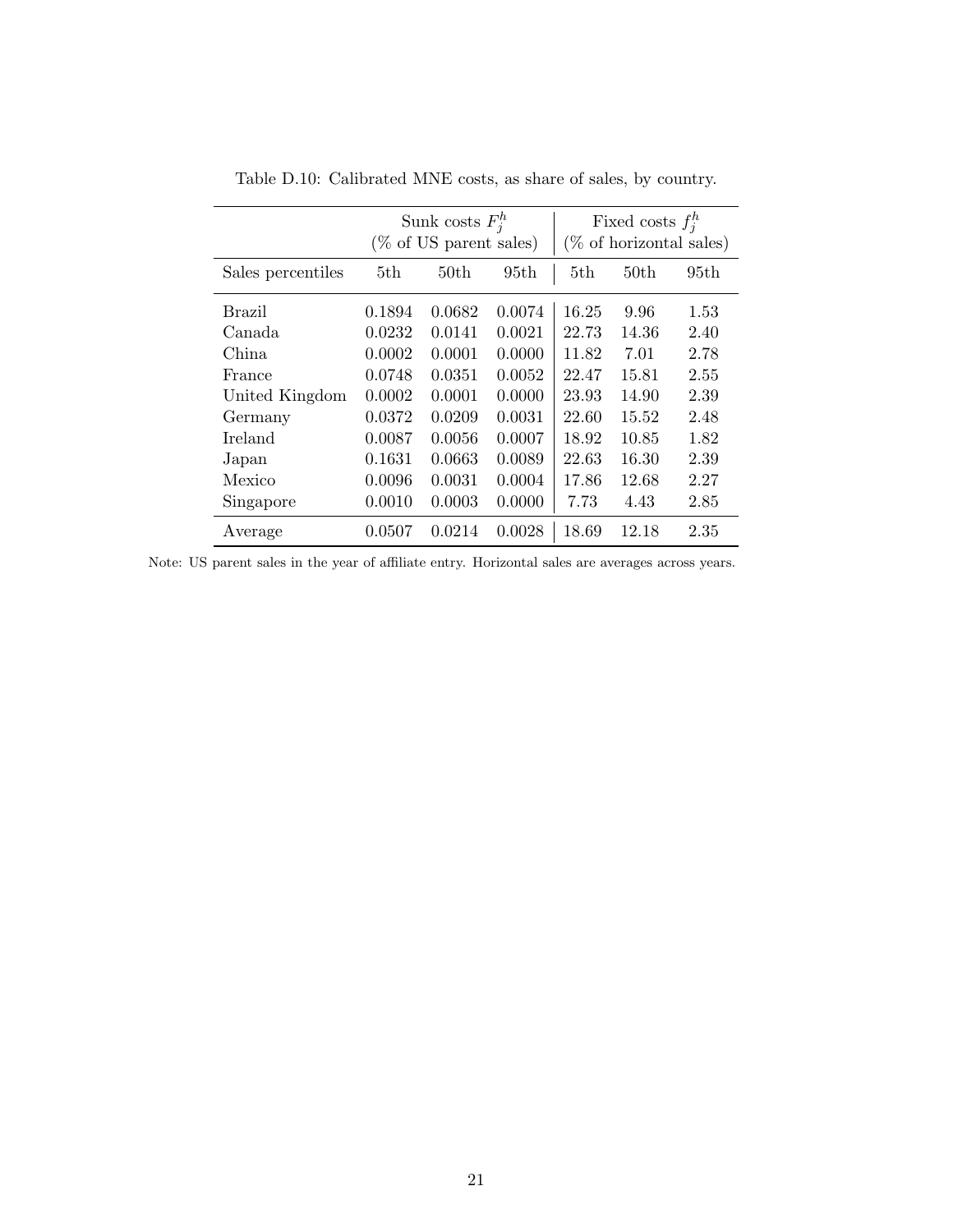|                        |                                                                                                                     |                  | $(\%$ of horizontal | Sunk export costs $F_{ik}^e$ | affiliate sales)                                                |       |       |                     |                   | (% of average affiliate exports)<br>Fixed export costs $f_{jk}^e$ |                    |                                      |
|------------------------|---------------------------------------------------------------------------------------------------------------------|------------------|---------------------|------------------------------|-----------------------------------------------------------------|-------|-------|---------------------|-------------------|-------------------------------------------------------------------|--------------------|--------------------------------------|
|                        |                                                                                                                     | to United States |                     |                              | to other countries                                              |       |       | to United States    |                   |                                                                   | to other countries |                                      |
| Sales percentiles      | 5th                                                                                                                 | 50th             | 95th                | 5th                          | 50th                                                            | 95th  | 5th   | 50th                | 95th              | 5th                                                               | 50th               | 95th                                 |
| Brazil                 | 0.009                                                                                                               | 0.003            | 0.001               | 1.601                        | 0.599                                                           | 0.091 | 11.89 | 19.6                | 0.60              | 15.30                                                             | 11.76              | 3.58                                 |
| Canada                 | 1.499                                                                                                               | 0.765            | 0.121               | 000(                         | 000.                                                            | 0.000 | 11.85 |                     | 0.61              | 14.46                                                             | 12.52              | 3.66                                 |
| China                  | 0.026                                                                                                               | 0.013            | 0.002               | 0.020                        | 0.008                                                           | 0.001 | 12.96 | $\frac{9.82}{9.51}$ | 1.75              | 12.67                                                             | 11.39              | 3.37                                 |
| France                 | 0.008                                                                                                               | 0.003            | 0.000               | 4.767                        | 1.667                                                           | 0.206 | 12.13 | $\,9.90$            | 4F.               | 12.17                                                             | 11.69              | 3.02                                 |
| United Kingdom         |                                                                                                                     |                  | 0.030               | 0.660                        |                                                                 | 0.036 | 12.06 | 10.12               | $\overline{.}6.1$ | 12.74                                                             | 10.32              |                                      |
| Germany                | 0.423<br>0.139                                                                                                      | 0.203<br>0.046   | 0.006               | 6.587                        |                                                                 | 0.252 | 12.88 | $10.09$             | 1.43              | 12.35                                                             | 11.75              |                                      |
| Ireland                |                                                                                                                     | 0.000            | 0.000               | 11.285                       | $\begin{array}{c} 0.245 \\ 1.781 \\ 3.706 \\ 0.020 \end{array}$ | 0.634 | 13.92 | $10.88\,$           | 1.89              | 11.68                                                             | 10.01              | $3.21$<br>$2.33$<br>$3.31$<br>$4.12$ |
| Japan                  | 0.000                                                                                                               | 0.000            | 0.000               | $0.101\,$                    |                                                                 | 0.003 | 13.71 | $1.10$              | 2.00              | 13.74                                                             | 13.14              |                                      |
| Mexico                 | 0.596                                                                                                               | 0.222            | 0.029               | $\!0.031$                    | 0.011                                                           | 0.001 | 12.95 | 10.60               | 65                | 14.03                                                             | 11.35              | 2.89                                 |
| Singapore              | 0.580                                                                                                               | 0.328            | 0.086               | 6.059                        | 2.404                                                           | 0.705 | 12.16 | 0.65                | $\overline{5}$    | 12.39                                                             | 12.02              | 3.21                                 |
| <b>Jnited States</b>   |                                                                                                                     |                  |                     | 0.182                        | 0.102                                                           | 0.014 |       |                     |                   | 13.21                                                             | 8.66               | 2.07                                 |
| Average                | 0.328                                                                                                               | 0.158            | 0.027               | 2.845                        | 0.958                                                           | 771   | 12.65 | 10.12               | 1.67              | 13.16                                                             | 11.33              | 3.22                                 |
| Note: Horizontal sales | in the year the affiliate first exports to the destination. Export sales to a destination are averages across years |                  |                     |                              |                                                                 |       |       |                     |                   |                                                                   |                    |                                      |

Table D.11: Calibrated MNE export costs, as share of sales, by country. Table D.11: Calibrated MNE export costs, as share of sales, by country.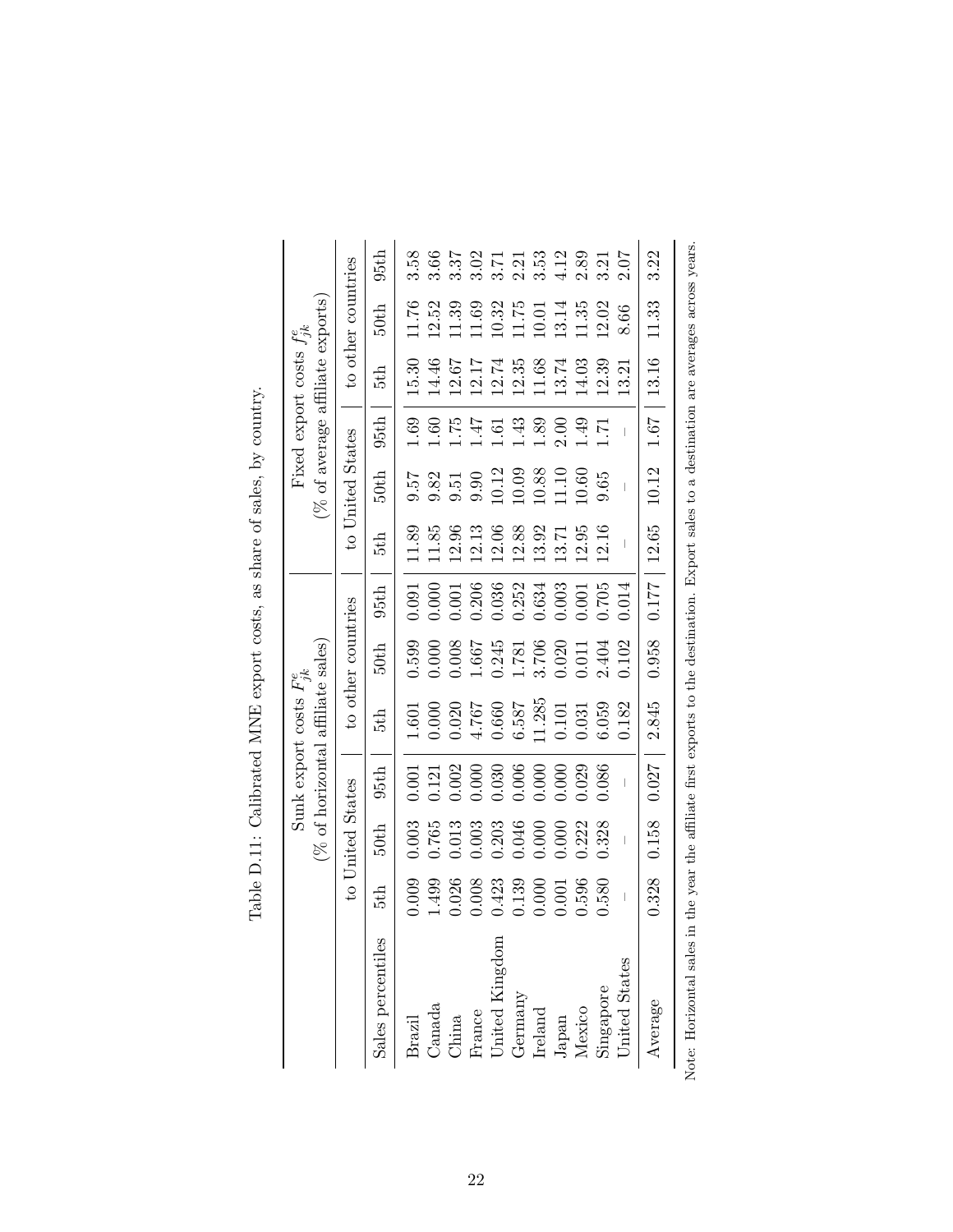## E Quantitative Analysis: Additional Results



Figure E.1: Brexit: changes in price indexes.

Note: "high X" refers to an increase in the barrier X from/to United Kingdom to/from country j. "All" refers to increasing all three export barriers from/to the United Kingdom to/from  $j$  at once. Country  $j$  refers to Ireland, Germany, and France.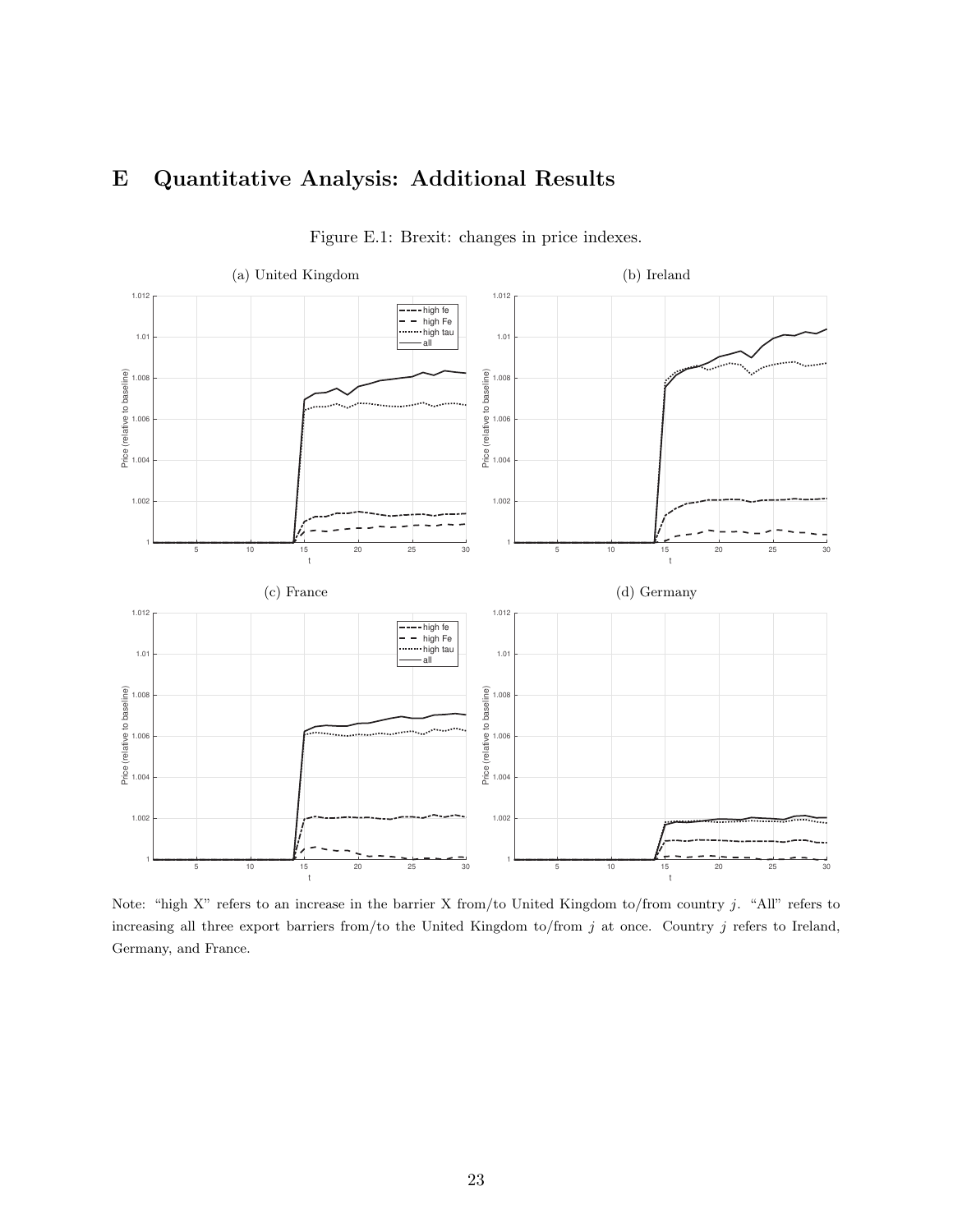

Figure E.2: Brexit: US affiliates in Ireland.

Note: "high X" refers to an increase in the barrier X from/to United Kingdom to/from country j. "All" refers to increasing all three export barriers from/to the United Kingdom to/from j at once. Country j refers to Ireland, Germany, and France.